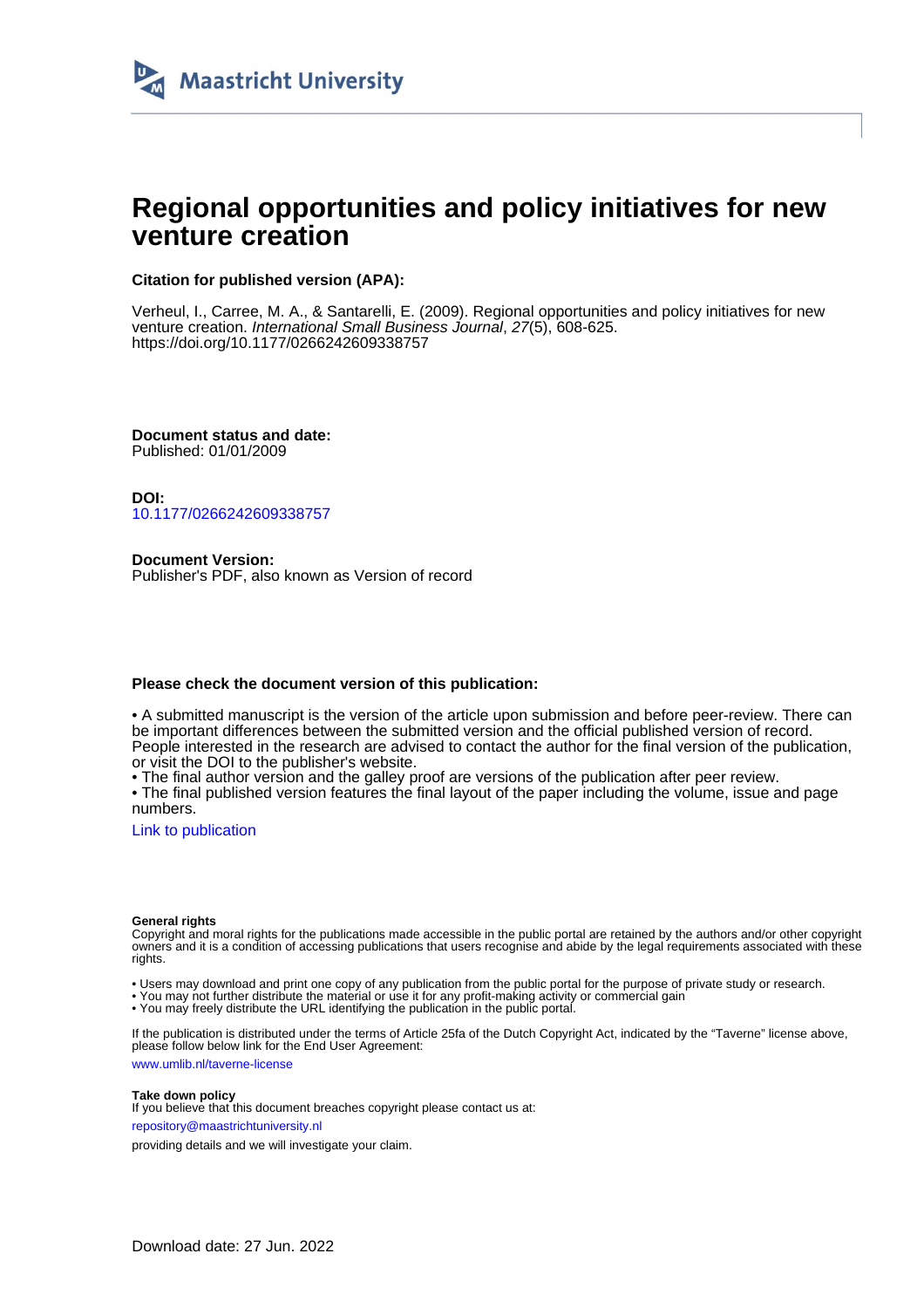*International Small Business Journal 27(5)* International Small Business Journal Copyright © 2009 SAGE Publications (Los Angeles, London, New Delhi, Singapore and Washington DC) http://isb.sagepub.com [DOI:10.1177/0266242609338757]



# **Regional Opportunities and Policy Initiatives for New Venture Creation**

**INGRID VERHEUL** *Erasmus University Rotterdam, The Netherlands*

**MARTIN CARREE** *Maastricht University, The Netherlands*

ENRICO SANTARFILI *University of Bologna, Italy*

This article investigates the determinants of new venture creation across industries and locations for 103 Italian provinces between 1997 and 2003. Allowing for differences in regional opportunities across industries, we investigate the impact of a range of factors, including policy initiatives, on new firm formation in manufacturing, retailing and wholesaling, hotels and restaurants. Our results show that regions with industrial districts are characterized by higher start-up rates in manufacturing and that wage costs deter entry in this industry. Firm entry in commercial sectors appears to be higher in large cities and areas with strong economic progress. For hotels and restaurants we find that tourism positively influences new firm formation. We do not find a significant effect of recently introduced regional laws promoting new firm formation in Italy.

KEYWORDS: Italian provinces; policy initiatives; venture creation

# **Introduction**

Although a high birth rate of new enterprises is not a necessary condition for economic progress, many researchers and policy makers acknowledge the importance of continuous flows of firm entry (and exit) for economic welfare. These can be considered a seedbed of new activities from which new and successful business and industries emerge (Beesley and Hamilton, 1984). Industries and regions with low firm birth and death rates risk a misallocation of resources, formal or tacit collusion, and limited innovativeness (Geroski and Jacquemin, 1985).

There are various reasons why some regions are more attractive to start new ventures than others. Some regions have characteristics that make them fertile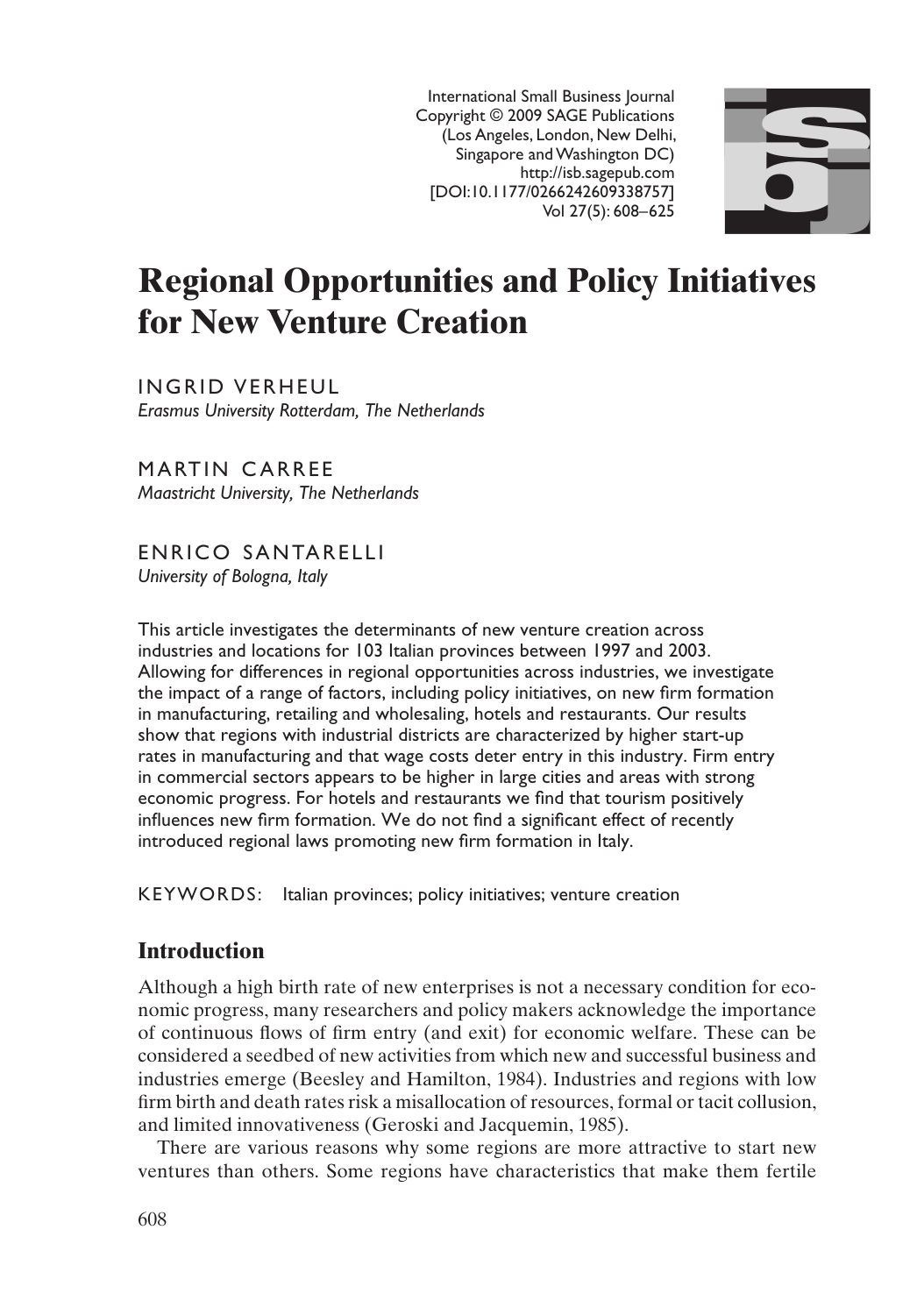ground for firm births across a broad range of industries, while others attract firm entries in particular industries (Audretsch and Fritsch, 1999). Entrepreneurs in retailing and other small-scale services may be attracted to regions with high population density and high incomes, while entrepreneurs in manufacturing may be attracted to regions with low wages and a well-developed infrastructure. Generally, the choice for a location is driven by regional opportunities and the absence or presence of barriers to entry.

There is a growing empirical literature on the determinants of regional new firm formation. Researchers have related a wide range of determinants to the regional firm birth rate. Reynolds et al. (1994) provide a valuable overview of no less than 19 different regional characteristics and their link with firm births for regions in six countries. Their study covers all industrial sectors and focuses on manufacturing in particular. More recent studies include that of Sutaria and Hicks (2004) and Okamuro and Kobayashi (2006). Although these studies provide important insights into the factors promoting or hindering firm births, for several factors, such as the unemployment rate, mixed results have been found (Reynolds et al., 1994).

An important issue that has been neglected in existing literature is the fact that determinants of firm entry may differ across industries. In this study we stress that the presence of regional opportunities, conducive to firm births, is industrydependent. This implies that there are different factors influencing new venture creation in particular industries. More specifically, we examine the importance of technological activity (patenting), wage costs and industrial districts for starting up in manufacturing. For retailing and wholesaling we pay attention to city size, regional economic welfare and growth. For hotels and restaurants we focus on the effect of tourism. In addition to these industry-specific effects, we examine the impact of the recently introduced laws at the regional level providing entrepreneurs with direct subsidies and fiscal incentives. Policy initiatives may decrease barriers to entry, though research on their effectiveness has been rare and has shown ambiguous outcomes (Parker, 2004: 233–62).

We focus on explaining regional start-up rates in Italy, a country with three distinct 'economies': the industrial North; the rural South; and the Third Italy industrial districts economy. Together with the underdeveloped and highly imperfect capital market, this feature has important consequences for the process of firm and industry dynamics in Italy (cf. Audretsch et al., 1999). In fact, barriers to entry in manufacturing are relatively high as compared to other countries due to the high capital requirements. Yet, survival is higher for firms located in the industrial districts that characterize the North Eastern and Central Italian regions. Furthermore, Italy is reported to have the highest regulatory barriers to entrepreneurship of all OECD countries (Nicoletti and Scarpetta, 2003; Nicoletti et al., 2000). This makes Italy an interesting case for investigating the origin of regional opportunities for, and barriers to, new venture creation. The analyses incorporate a range of variables measuring opportunities for entrepreneurs in each of the 103 Italian provinces in the period between 1997 and 2003. The choice for this time period is based upon the availability of data as well as the fact that in these years several policies have been introduced to promote entrepreneurship, both at the national and regional level.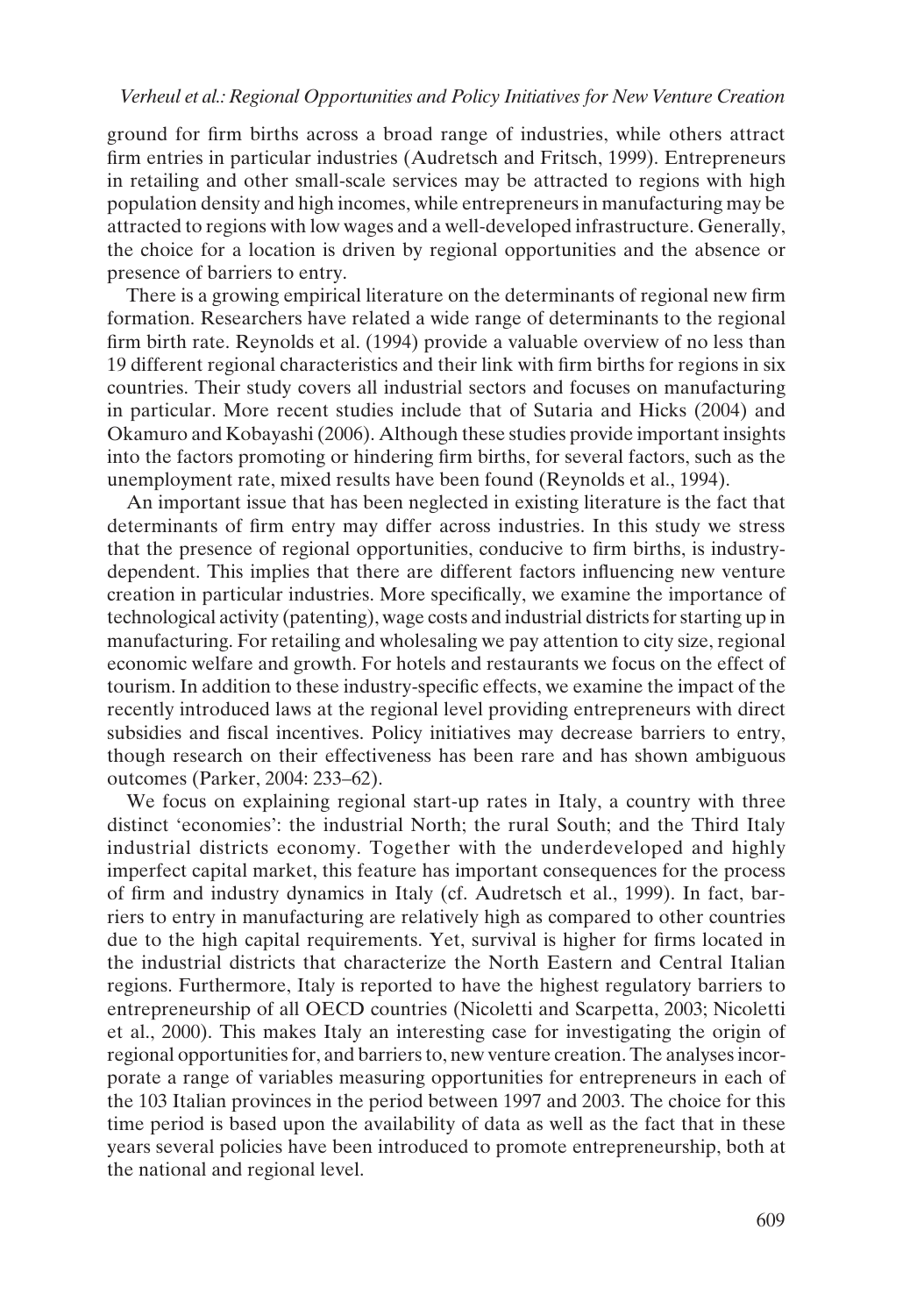Thus, the contribution of the present study is threefold. First, we investigate the differential effect of the determinants of new firm entry across industries. Furthermore, we empirically test for the effect of regional and national policies on new venture creation. Finally, we focus on a country, Italy, characterized by relatively high regulatory barriers to new venture creation as well as economic diversity within the country. The remainder of this article is organized as follows. In the next section we briefly discuss regional opportunities for new venture creation. We will pay attention in particular to the effects of the Italian regional laws aimed at promoting new firm formation.<sup>1</sup> In the remaining sections we present the data, discuss the empirical results and conclude.

# **Regional Opportunities, Industrial Districts and Regional Laws**

We assume that an entrepreneur would, if perfectly mobile, start up a business in the region where his or her (expected) profitability is highest. Although there are other motives for starting up a business (e.g. the wish to be independent, tax reasons, the challenge), it can be expected that the desire for new firm formation is low if there is no potential to earn a living. Assume, for convenience, that an entrepreneur *i* wants to start a small firm and employ  $L_i$  units of labour. The profitability of starting up in region *j* then equals:

$$
\pi_{ij} = P_j Q_{ij}(L) - w_j L_i - S_j
$$

where  $P_j$  is the price for the product or service in region *j*;  $Q_{ij}$ . is the production function for producing in region *j*;  $w_j$  is the wage level in region *j*; and  $S_j$  are the start-up costs in that region. The likelihood of choosing region *j* increases with the price and the productivity of labour, while it decreases with the wage level and the start-up costs.<sup>2</sup>

Equation (1) clearly shows why the decision for the location of a new venture may differ across industries. Some ventures (shops and restaurants) are highly dependent upon the local market, whereas others (manufacturing firms) produce products for a broader market. Although entrepreneurs of both types of ventures will be discouraged by high regional wages and start-up costs, we expect an important difference in the role of price and productivity.

Manufacturing firms that serve (inter)national markets usually do not care much about local prices because they can transport their products to regions where demand is highest and prices are favourable. These firms tend to be more concerned about labour productivity in the region since they are in need of well-trained personnel, a well-developed infrastructure and networks of clients, suppliers and other firms. Shops and restaurants depend more on local demand and price levels. Accordingly, they prefer to be located in areas with a high number of consumers, preferably with relatively high average earnings (Carree, 2002). Labour productivity in shops or restaurants often does not differ much across regions: labour is usually relatively low-skilled and there are little network advantages to achieve.

Taking into account the above considerations, we expect the effect of regionspecific factors on new venture creation to vary across industries. For example, the local wage level is likely to be positively related to local income levels and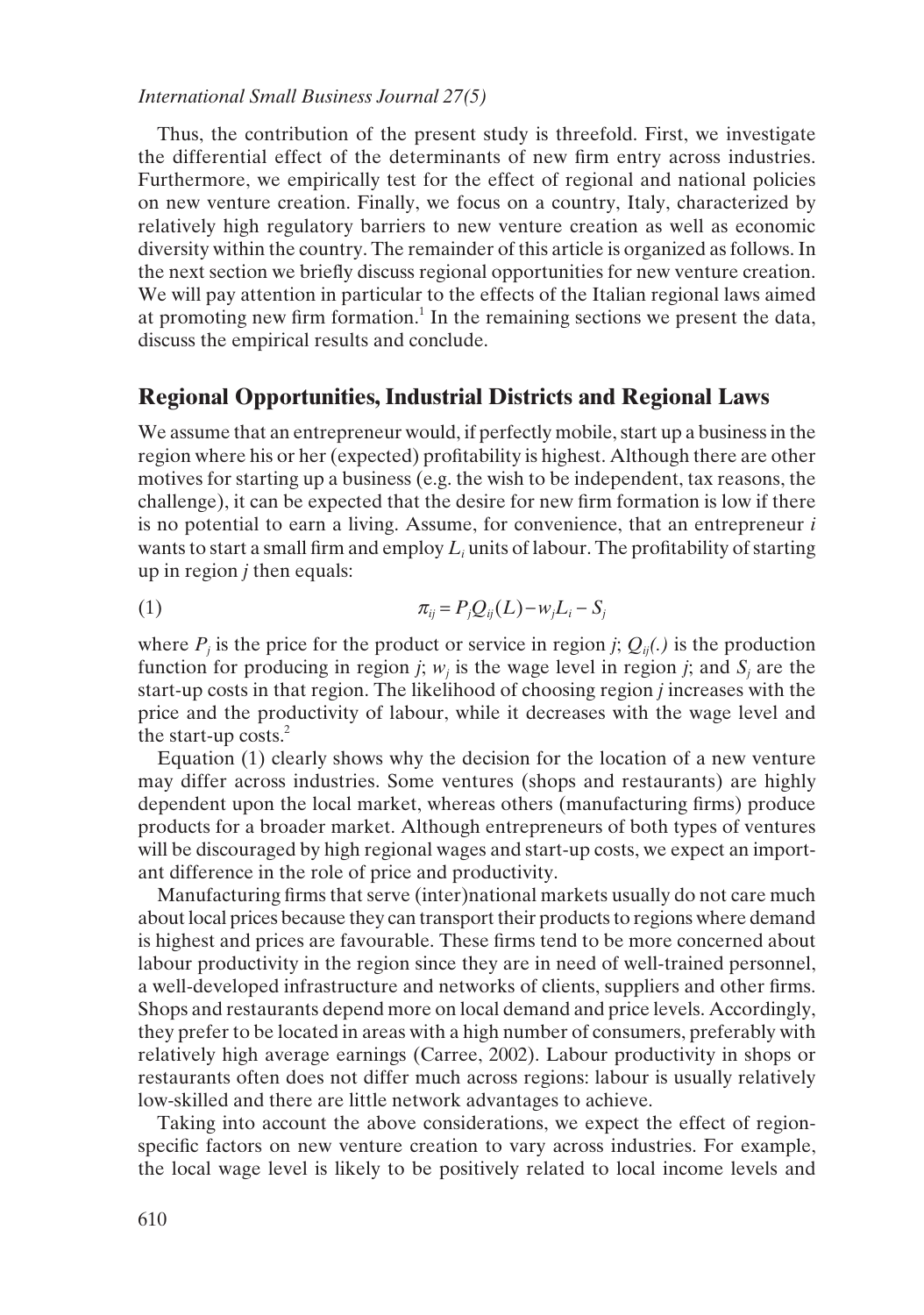may have a mixed effect on venture performance of shops and restaurants. The entrepreneurs in these ventures are able to raise their product prices because of the high average earnings in the region and, at the same time, pay higher labour costs. For manufacturing firms local demand is less important and the negative effect of wage costs will dominate. Other factors, such as tourism, will be irrelevant for manufacturing firms but important for hotels and restaurants. Furthermore, the presence of networks (industrial districts) may not be important for retail firms but may be crucial for ventures in specialized manufacturing. In our empirical investigation we explore whether there is evidence for such differences.

The four elements of local demand, labour productivity, wage and start-up costs guide the choice for variables included in our empirical study. We pay specific attention to two possibly important determinants of start-up activity in Italy. First, we focus on industrial districts; a distinctive characteristic of the 'Third Italy' that may have an important impact on regional labour productivity. Second, we examine the impact of regional Italian policy initiatives on firm formation. These initiatives may reduce regional start-up costs.

*Industrial districts* can be seen as local production systems stimulating new firm formation through an accelerated process of labour division and specialization (Becattini, 1990; Brusco, 1982). These districts are characterized by many small firms that subcontract production to other small firms, specializing in one or a few industries and taking advantage from the local accumulation of skills (European Commission, 2002: 24; Santarelli, 2006). This accumulation results from a pooled labour market, greater provision of non traded-inputs and knowledge spillovers (Giovannetti et al., 2007; Santarelli, 2006; Soubeyran and Thisse, 1999).

Firms in these districts achieve the benefits usually associated with large-scale production by exploiting external economies, created by a learning-by-doing process that allows workers to improve their productivity through continuous exchange of information (Soubeyran and Thisse, 1999: 158).<sup>3</sup> Small firms in cooperative networks are able to push down transaction costs, thereby increasing their likelihood of success in highly competitive international markets (Santarelli, 2006: 165). Hence, opportunities for new venture creation, especially in manufacturing, are unevenly distributed across regions. In regions with industrial districts new firm entry is easier and the likelihood of success is higher than in other regions.

*Regional policies* have been introduced to support new firm formation in regions with limited industry dynamics due to the absence of industrial districts and adverse environmental conditions. These policies were adopted by the regional governments soon after the introduction of National Law No. 44/1986. Most policies were introduced from the early 1990s onwards as an attempt to counter the effects of the recession, that is: increasing unemployment and a decreasing living standard of disadvantaged workers. The rationale for introducing these regional policies is that supporting new firm formation is a straightforward way to promote employment creation (Birley and Westhead, 1992).<sup>4</sup> From the late 1990s, the level of unemployment decreased considerably, shifting the focus of small business policy in several European countries from job creation towards creating an enterprise culture (Curran, 2000).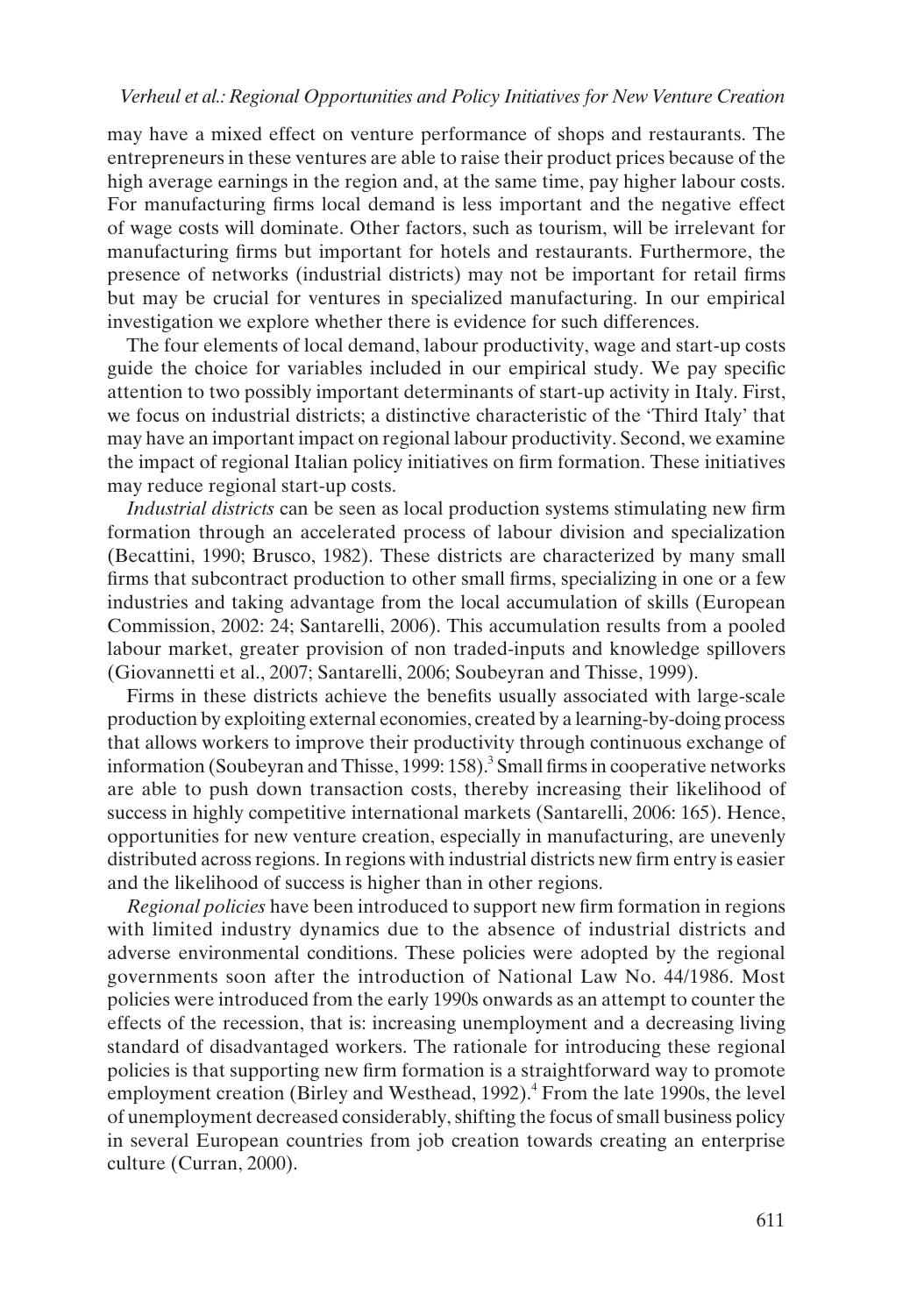Despite the alleged importance of policy intervention in the entrepreneurship arena, there have been relatively few empirical studies linking enterprise policy to new firm entry. Hoffmann (2007) finds evidence for a positive relationship between the business environment, covering multiple policy areas, and performance indicators of entrepreneurship.<sup>5</sup> Fonseca et al. (2001) find that high start-up costs, measured in terms of number of procedures and time required to complete the start-up process, lead to a decrease of the firm birth rate. Similarly, Kanniainen and Vesala (2005) show that the degree of labour market legislation has a negative impact on the rate of new firm formation across countries. According to Feldman (2001) entrepreneurial support *lags* rather than *leads* entrepreneurial activity, which would suggest that an increase in entrepreneurial activity awakes policy makers, making them aware of the economic importance of firm entry only ex-post. See Parker (2004: Chapter 10) and Storey (1990,1998) for further discussion and evaluations of entrepreneurship policy.

## **Determinants of Entry Rates in Italy**

Entry and exit rates of firms can be measured in terms of labour, assuming that a single firm represents one self-employed individual (labour market approach), or in terms of number of firms (ecological approach) (Armington and Acs, 2002). In this article, entry and exit rates are measured relative to the total labour force.<sup>6</sup> We use data for all 103 provinces in Italy (Source: Unioncamere). As from 1996 (after Law 580/93 came into force), in Italy every new business is required to register in the Trade Register (Registro Imprese) of the local Chamber of Commerce within 30 days from start-up. Firm closures result in cancellations from the Registro Imprese within 30 days. Each year the Unioncamere (Italian Union of the Chambers of Commerce) gathers information on all firm registrations and closures from the provincial Chambers of Commerce. Unlike other data sources, the Unioncamere database also includes firms without paid employees (i.e. self-employed). In our study we exclude primary economic activity such as agriculture, fishing, forestry and mining. Table 1 gives an overview of the lowest and highest provincial entry and exit rates in Italy, presenting the seven top and bottom provinces.

There is substantial variation in entry and exit rates across provinces. We find relatively high entry rates in several provinces in Toscana (Prato, Livorno) and Emilia-Romagna (Reggio Emilia, Rimini). Although some provinces with high entry rates are characterized by a low value added per worker (Vibo Valentia), there are also 'low entry' provinces with a relatively high value added per worker (Bolzano-Bozen). The two major cities in Italy (Roma and Milano) are characterized by relatively low entry rates. We see that the 'poorest' provinces, mainly situated in the Southern part of Italy, also have the lowest exit rates. The two provinces with the lowest exit rates are on the island of Sicilia (Messina and Palermo).

There are various proxies for regional opportunities for new venture creation. Following equation (1), we concentrate on measures of local demand, labour productivity, wages and start-up costs. For local demand we include the following indicators: welfare (value added) growth, tourism and city size. For labour productivity we incorporate not only a general per capita measure but also measures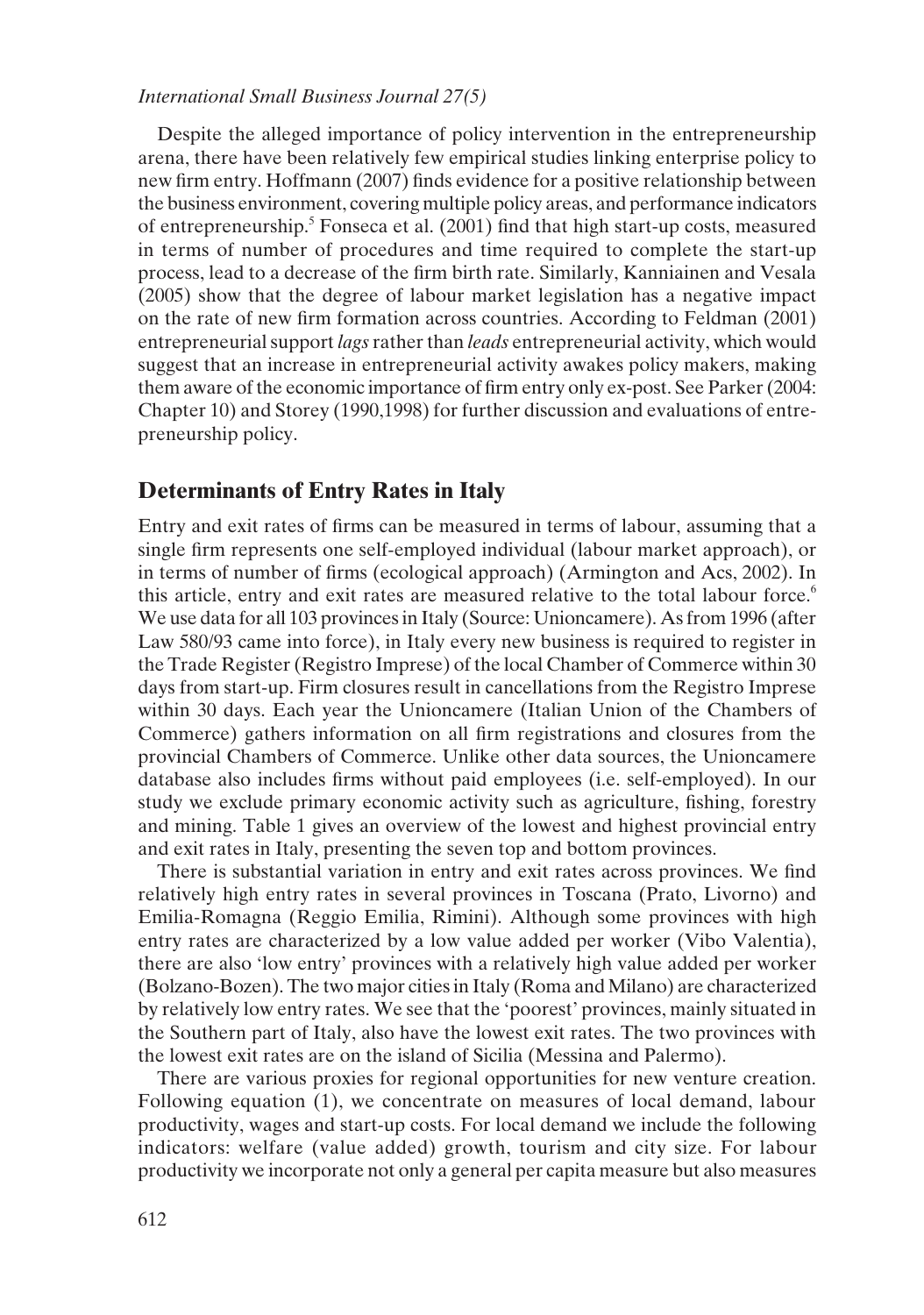| Province      | <b>Entry Rate</b><br>(Average) | Value Added<br>Per Worker* | Province        | <b>Exit Rate</b><br>(Average) | Value Added<br>Per Worker* |  |
|---------------|--------------------------------|----------------------------|-----------------|-------------------------------|----------------------------|--|
| Messina       | 5.41                           | 33.4                       | Messina         | 4.10                          | 33.4                       |  |
| <b>Biella</b> | 6.19                           | 47.1                       | Palermo         | 4.37                          | 33.9                       |  |
| Bolzano-Bozen | 6.33                           | 54.7                       | Reggio Calabria | 4.39                          | 29.8                       |  |
| Roma          | 6.38                           | 50.9                       | Roma            | 4.46                          | 50.9                       |  |
| Lodi          | 6.52                           | 40.6                       | Catania         | 4.74                          | 32.1                       |  |
| Sondrio       | 6.54                           | 41.5                       | Nuoro           | 4.75                          | 34.2                       |  |
| Milano        | 6.63                           | 62.3                       | Napoli          | 4.80                          | 32.8                       |  |
|               | .                              |                            |                 | .                             |                            |  |
| Rovigo        | 8.57                           | 39.1                       | Torino          | 7.00                          | 48.7                       |  |
| Prato         | 8.60                           | 43.9                       | Ferrara         | 7.04                          | 40.0                       |  |
| Vibo Valentia | 8.60                           | 28.7                       | Livorno         | 7.07                          | 44.8                       |  |
| Caserta       | 8.75                           | 33.2                       | Udine           | 7.08                          | 48.2                       |  |
| Rimini        | 8.79                           | 47.5                       | Rimini          | 7.09                          | 47.5                       |  |
| Livorno       | 8.84                           | 44.8                       | Savona          | 7.46                          | 48.8                       |  |
| Reggio Emilia | 9.64                           | 47.2                       | Prato           | 7.96                          | 43.9                       |  |

*Verheul et al.: Regional Opportunities and Policy Initiatives for New Venture Creation*

*Table 1*. Provincial Entry and Exit Rates

*Note*: The seven provinces with the lowest entry and exit rates are presented in the upper part of the table, while the seven provinces with the highest rates are presented in the lower part. Average yearly rates are presented for the period 1997–2003. \* Value added per worker is measured in 1000 euro per labour force.

of technological activity (patenting) and the presence of industrial districts. We measure wage costs directly at the more aggregated regional level. Note that wages are costs to the business and at the same time lead to an increase in local demand. In terms of start-up costs we concentrate upon national and regional regulations. Below you find more detailed information on the nine variables incorporated in our empirical analysis:

- 1. *Time dummies* are included because of the relaxation of entry regulation in Italy in the period under consideration. For example, Schivardi and Viviano (2007) discuss the 1998 Bersani Law that reformed the Italian retail trade sector.<sup>7</sup> Obviously, time dummies also correct for other national time-specific effects.
- 2. The variable *patents* captures the (potential) effect of technological intensity on new firm formation and is measured by the number of patents in 2003 per 1000 firms (source: Unioncamere). Following Armington and Acs (2002) we allow firm entry (and exit) rates to differ between low-tech and high-tech regions. Choi and Phan (2006) find that patent application per capita are negatively associated with new firm formation in the USA and argue that patents are an indicator of venture success rather than a cause of firm formation. However, they use nationwide time-series data instead of regional panel data. Fritsch and Falck (2007) find no clear effect of the number patents per employee on total new business formation but a positive effect for the manufacturing sector.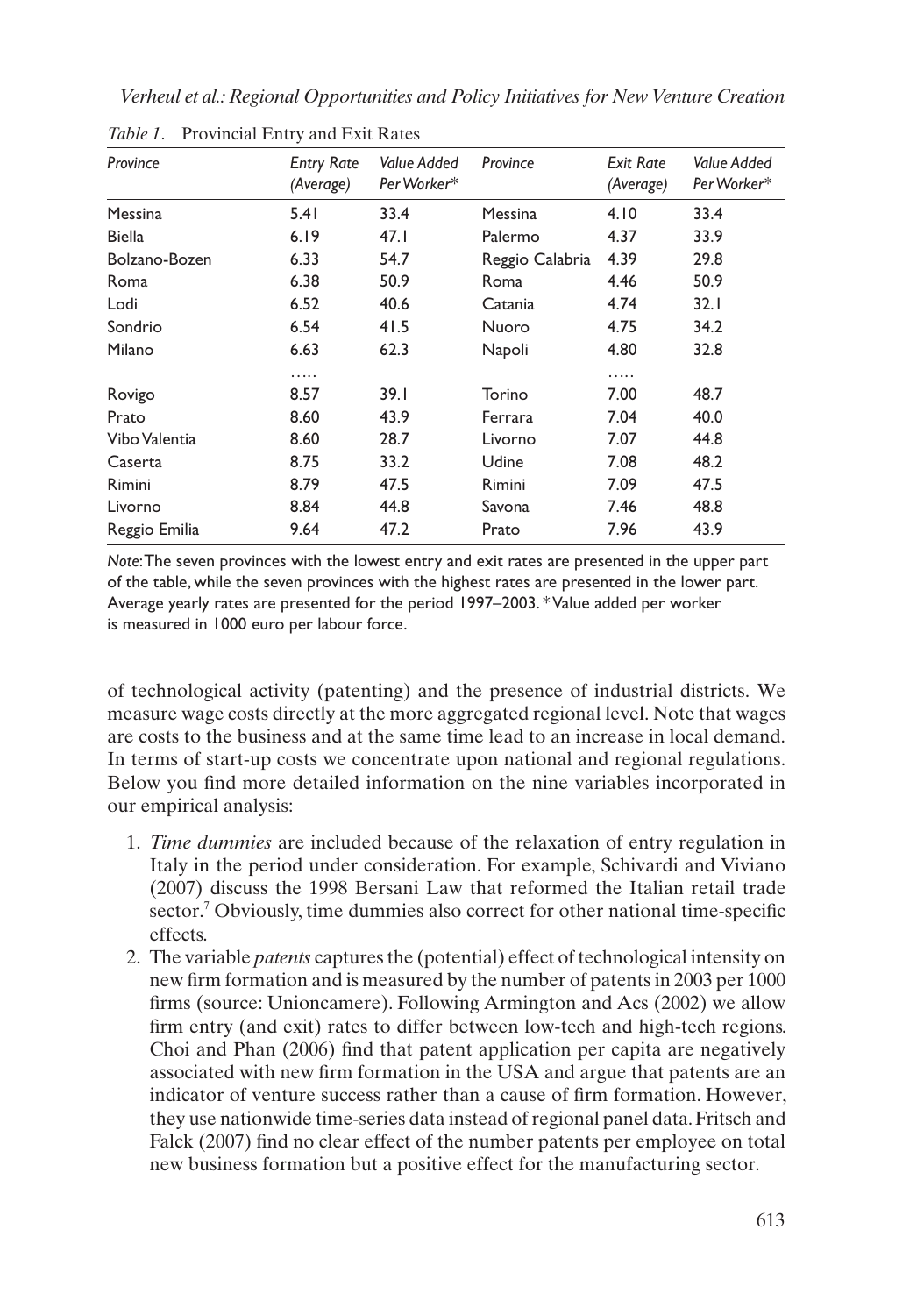- 3. The variable *growth* is measured by the relative change in the provincial value added (valore aggiunto a prezzi base – al netto dei SIFIM, source: ISTAT) in the previous period. Most studies at the industry level have found a positive and significant effect of profitability and market growth on both gross and net entry (Carree and Thurik, 1996). We want to test whether the same effect arises at the provincial level. A thriving economy may be important in particular for firms that depend upon the local market.
- 4. The variable *tourists* is measured as the ratio of number of tourists to the labour force and represents the extent to which the provincial economy benefits from tourism. Regions with high levels of tourism, such as Firenze and Venezia, may be characterized by high start-up rates in certain industries such as hotels and restaurants, but these rates may diminish when a certain threshold of tourist activity is reached. Overexploitation of local resources due to mass tourism may be a reason for firms to abandon central locations (Russo, 2002).
- 5. The variable *city* is a dummy variable with value 1 for the four largest cities in terms of population (Torino, Milano, Napoli and Roma) and 0 otherwise. We control for the possibility that provinces with large Italian metropolitan cities display relatively high entry rates for certain industries.<sup>8</sup> This is consistent with Reilly's Law (Reilly, 1931) positing that the larger the city, the larger the trade area around it. Large metropolitan areas are likely to attract new firms in the surrounding area (Fotopoulos and Louri, 2000). Other studies have alluded to the attractiveness of urban areas for new firm formation, including the 'inner-city incubator' hypothesis by Vernon (1960) and the 'filtering down' hypothesis by Thompson (1968).
- 6. The presence of industrial districts is captured by the dummy variable *inddist* with value 1 for provinces with at least one industrial district, and 0 otherwise (source: Unioncamere). There are 22 provinces with *inddist* equal to 1.<sup>9</sup> We expect that in regions with industrial districts entry rates in manufacturing are higher.
- 7. The variable *wage* represents the regional (manufacturing) wage level (source: ISTAT). This variable is only available at the aggregate level of the 20 Italian regions and not at the provincial level. High wage levels are expected to have a negative effect on firm entry and a positive effect on firm exit. High wages imply high (opportunity) costs for the self-employed. Studies by Ashcroft et al. (1991) and Santarelli and Piergiovanni (1995) show that the average annual wage per employee has a negative effect on new firm formation at the county level in Great Britain and the provincial level in Italy, respectively. The effect is likely to be stronger for firms in manufacturing and advanced service sectors (producer services) than for firms that depend heavily on the local market.
- 8. Value added per capita, *vapc*, is based on provincial value added data. Including this variable controls for the fact that the North, South and Central parts of Italy differ in terms of level of development and productivity. A productive labour force is expected to have a positive effect on new firm formation in all sectors.
- 9. From the early 1990s onwards the 20 regions in Italy have been introducing laws to promote firm formation. These laws may take various forms, such as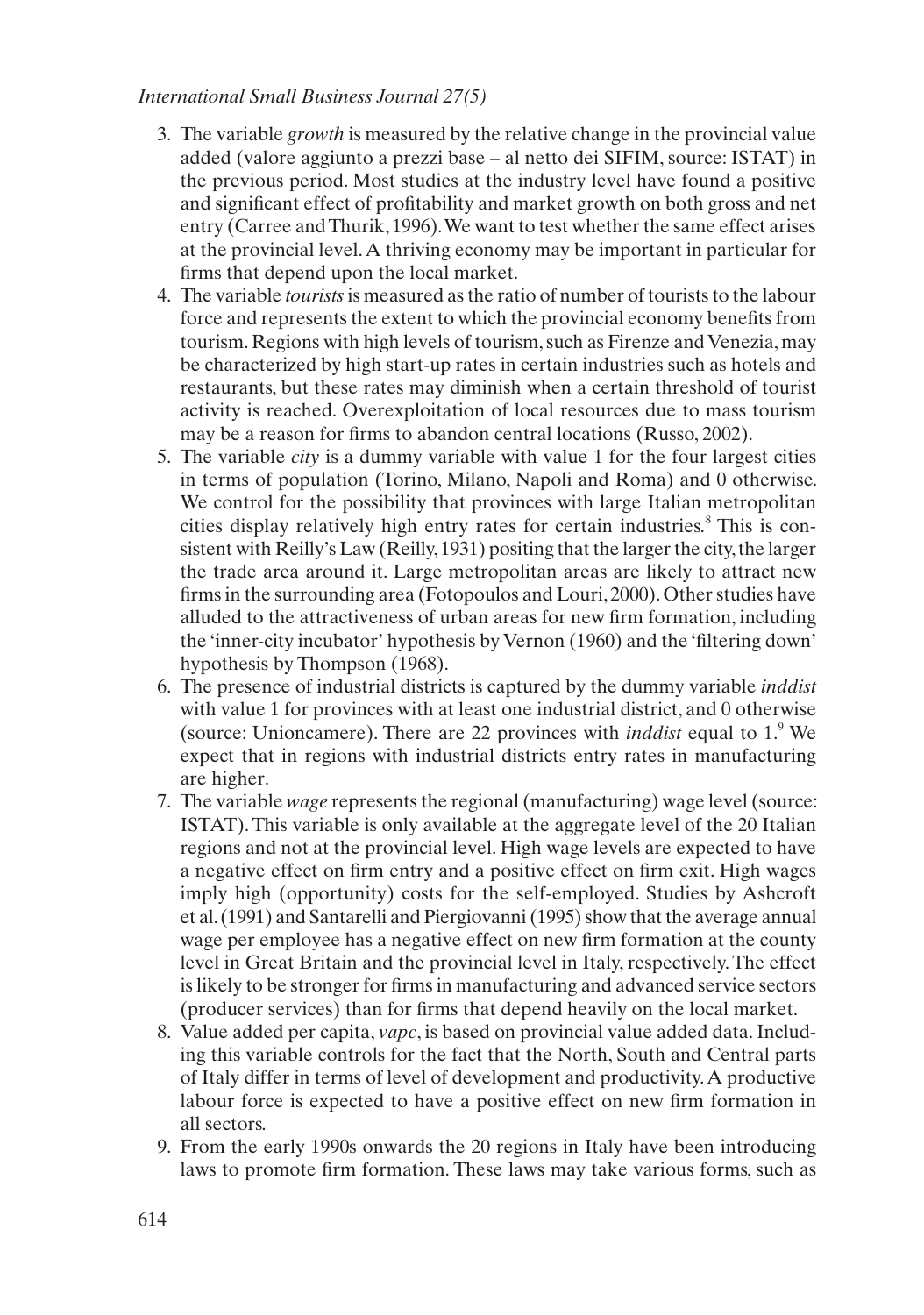direct subsidies and fiscal incentives. The variable *laws* measures the number of laws introduced in the previous four years in the region where the province is located. Between 1993 and 2003 a total of 78 regional laws were introduced (Piergiovanni et al., 2007: 216).<sup>10</sup> In general these laws aimed at reducing financial and administrative start-up costs.

Table 2 presents summary statistics (means and standard deviations) for all variables included in the empirical analysis.

# **Empirical Results**

The results for the entry models are presented in Tables 3 and 4. The top part of the tables presents the year-specific fixed effects (y1997 through y2003). The bottom part shows the results for the eight other explanatory variables. In Table 4 we added the effect of exit in the same period and province for two reasons. First, a considerable share of entrants represent takeovers of existing companies. Although the entrepreneur who acquires the business may deliberately choose to enter that province, de novo entry and takeover may differ. Second, exits may also present a market opportunity. Closing firms may be replaced by new entrants filling in the resulting market room. Below we discuss both results, including and excluding exit.

In terms of the year-specific effects we see an increase in new firm formation over the years, starting at a low level in 1997 and 1998, and increasing to a higher level in the period after 1999. We do not observe a similar time effect for exit rates. Hence, the increased (gross) entry in the period between 1997 and 2003 may be an indication of policy changes at the national level in the 1990s. Santarelli and Vivarelli (2002) report that this period is characterized by deregulation and the introduction of entry subsidies (mostly soft loans). The year-specific effects occur in retailing and wholesaling, but not in the other industries. This may be explained by the fact that the Bersani Law of 1998 aimed at stimulating deregulation of the retail sector.

| Variable        | Description                              | Mean  | SD    |
|-----------------|------------------------------------------|-------|-------|
| Entry           | Entry rate                               | 13.97 | 3.91  |
| Exit            | Exit rate                                | 11.09 | 3.28  |
| Net entry       | Net entry rate                           | 2.88  | 2.67  |
| Patents         | Number of patents per firm               | 0.954 | 1.392 |
| Growth          | Value added growth rate                  | 0.045 | 0.025 |
| <b>Tourists</b> | Number of tourists per labour force      | 3.73  | 3.92  |
| City            | Dummy 4 largest cities                   | 0.039 | 0.193 |
| Vapc            | Value added per capita                   | 16.86 | 4.29  |
| Inddist         | Industrial district dummy                | 0.214 | 0.410 |
| Wage            | Average wage level                       | 15.45 | 1.65  |
| Laws            | Number of laws to promote firm formation | 1.62  | 1.50  |
|                 |                                          |       |       |

*Table 2.* Summary Statistics

*Note*: Average values are presented for a seven-year period.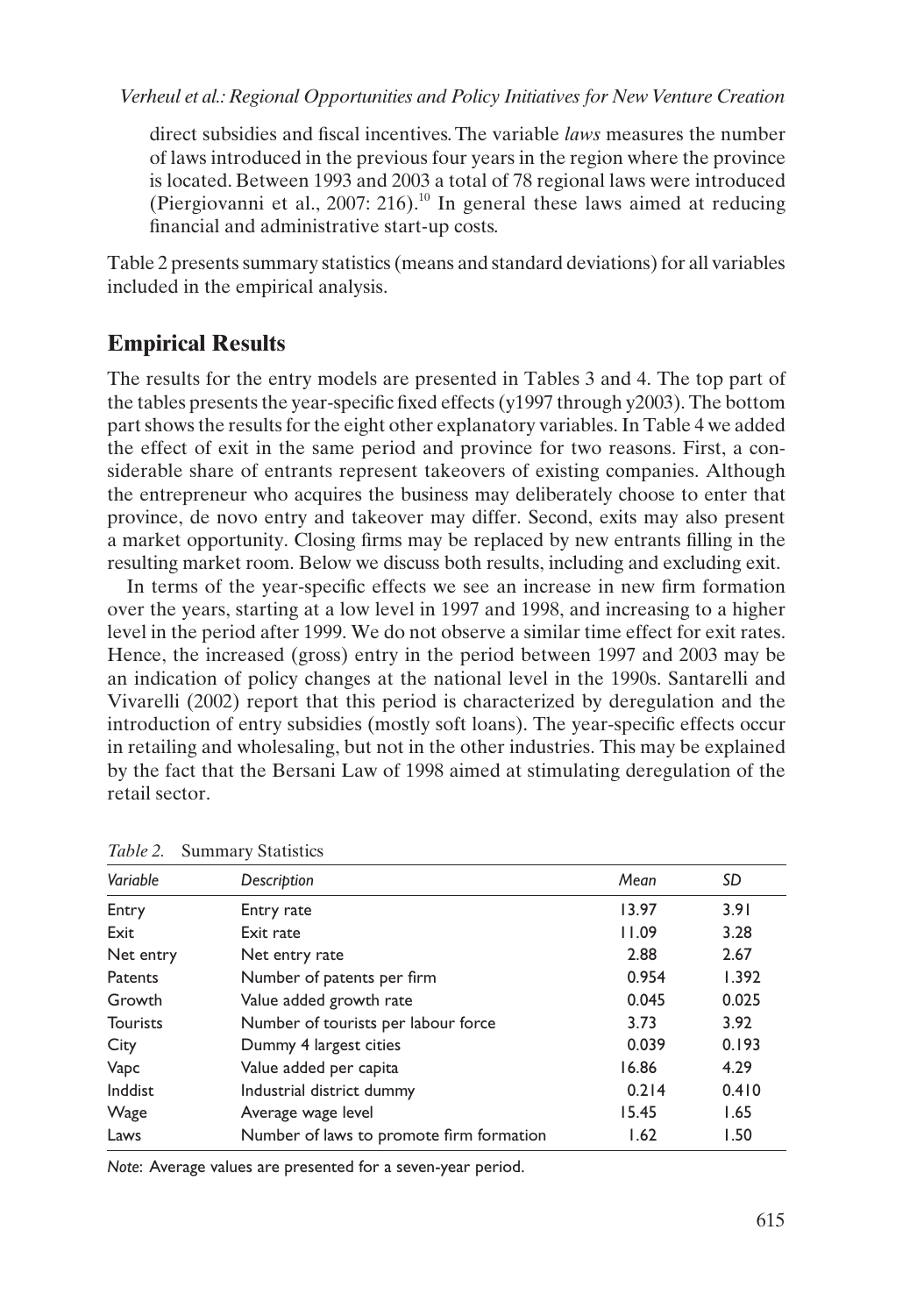There appears to be little effect of patent activity on entry. In Table 3 we see a negative effect for the manufacturing sector, although this effect is no longer present in Table 4, when including exit. The results suggest that gross entry in manufacturing is low in provinces characterized by high rates of patenting. Because patenting activity is undertaken mainly by a limited number of large firms in specific industries, the *patents* variable may not adequately capture technological opportunities for small firms (Choi and Phan, 2006).

Growth in provincial value added (in the previous period) has the expected positive effect on entry in Table 4. The effects are significant for the economy as a whole and for the retail and wholesale sector. In thriving provincial economies more

| Sector          | All         | Manufacturing | Commerce    | HotRest     |
|-----------------|-------------|---------------|-------------|-------------|
| y1997           | $15.93***$  | 2.80***       | $6.67***$   | $0.65***$   |
|                 | (1.49)      | (0.30)        | (0.48)      | (0.16)      |
| y1998           | 15.83***    | 2.92 ***      | $6.58***$   | $0.62***$   |
|                 | (1.49)      | (0.31)        | (0.49)      | (0.16)      |
| y 1999          | 18.92***    | $2.75***$     | $6.83***$   | 0.49***     |
|                 | (1.53)      | (0.31)        | (0.50)      | (0.17)      |
| y2000           | 19.99***    | $2.64***$     | 7.44***     | $0.36**$    |
|                 | (1.56)      | (0.32)        | (0.51)      | (0.17)      |
| y2001           | 20.32***    | 2.70***       | $7.41***$   | $0.37*$     |
|                 | (1.63)      | (0.33)        | (0.53)      | (0.18)      |
| y2002           | 20.32***    | $2.63***$     | 7.48***     | $0.43**$    |
|                 | (1.68)      | (0.34)        | (0.54)      | (0.18)      |
| y2003           | 19.46***    | 2.50***       | 7.37***     | $0.39**$    |
|                 | (1.71)      | (0.35)        | (0.55)      | (0.19)      |
| Patents         | $-0.191$    | $-0.070$ ***  | 0.037       | $-0.012$    |
|                 | (0.124)     | (0.025)       | (0.040)     | (0.013)     |
| Growth          | 2.889       | 0.915         | 2.755       | $-0.147$    |
|                 | (5.988)     | (1.223)       | (1.945)     | (0.652)     |
| <b>Tourists</b> | 0.031       | $-0.042***$   | 0.008       | 0.039***    |
|                 | (0.038)     | (0.008)       | (0.012)     | (0.004)     |
| City            | 0.932       | $-0.246*$     | 0.648***    | $-0.221***$ |
|                 | (0.731)     | (0.149)       | (0.238)     | (0.080)     |
| Inddist         | $0.667**$   | $0.453***$    | 0.016       | $-0.036$    |
|                 | (0.340)     | (0.069)       | (0.111)     | (0.037)     |
| Wage            | $-0.578$ ** | $-0.159***$   | $-0.124***$ | $-0.000$    |
|                 | (0.116)     | (0.024)       | (0.038)     | (0.013)     |
| Vacap           | 0.229***    | $0.083***$    | $-0.098***$ | 0.009       |
|                 | (0.053)     | (0.011)       | (0.017)     | (0.006)     |
| Laws            | 0.074       | 0.021         | $-0.004$    | 0.008       |
|                 | (0.096)     | (0.020)       | (0.031)     | (0.010)     |
| R <sup>2</sup>  | 0.231       | 0.242         | 0.179       | 0.233       |

*Table 3*. Estimation Results for Gross Rates of Entry, *Excluding* Exit

*Note*: Standard errors between brackets. Number of observations is 721. \*\*\*, \*\* and \* refer significance levels of 1%, 5% and 10%, respectively.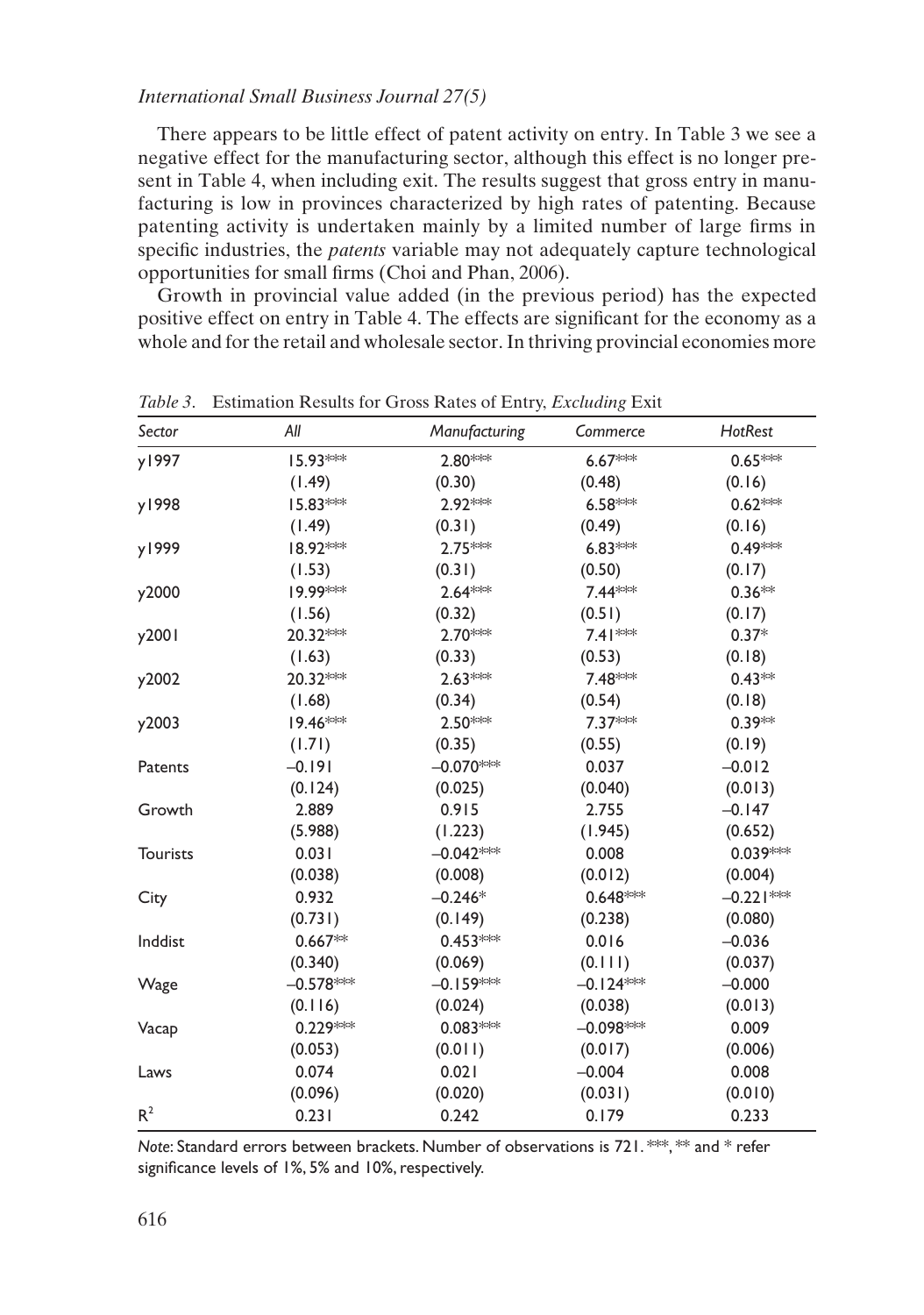| Sector          | All         | Manufacturing | Commerce    | HotRest     |
|-----------------|-------------|---------------|-------------|-------------|
| y1997           | $2.52***$   | $0.61***$     | $1.72***$   | $0.35***$   |
|                 | (0.80)      | (0.16)        | (0.33)      | (0.10)      |
| y1998           | 3.88***     | $0.89***$     | 1.92 ***    | $0.41***$   |
|                 | (0.79)      | (0.16)        | (0.33)      | (0.10)      |
| y1999           | 7.20***     | $0.81***$     | 2.07***     | $0.30***$   |
|                 | (0.81)      | (0.16)        | (0.33)      | (0.10)      |
| y2000           | $8.23***$   | $0.75***$     | $2.64***$   | $0.20*$     |
|                 | (0.82)      | (0.17)        | (0.34)      | (0.11)      |
| y2001           | $8.63***$   | $0.84***$     | 2.68***     | $0.24**$    |
|                 | (0.85)      | (0.17)        | (0.35)      | (0.11)      |
| y2002           | 7.87***     | $0.67***$     | 2.58***     | $0.28**$    |
|                 | (0.88)      | (0.18)        | (0.36)      | (0.11)      |
| y2003           | 7.87***     | $0.62***$     | $2.65***$   | $0.29**$    |
|                 | (0.89)      | (0.18)        | (0.37)      | (0.12)      |
| Patents         | $-0.011$    | 0.000         | 0.031       | 0.002       |
|                 | (0.062)     | (0.013)       | (0.025)     | (0.008)     |
| Growth          | $6.816**$   | 0.586         | 3.204 ***   | 0.411       |
|                 | (2.995)     | (0.622)       | (1.189)     | (0.404)     |
| <b>Tourists</b> | 0.023       | $-0.011$ **   | 0.001       | $-0.002$    |
|                 | (0.019)     | (0.004)       | (0.008)     | (0.003)     |
| City            | 1.288 ***   | $-0.111$      | $0.595***$  | 0.015       |
|                 | (0.366)     | (0.076)       | (0.145)     | (0.050)     |
| Inddist         | $0.374**$   | $0.062*$      | 0.096       | 0.012       |
|                 | (0.170)     | (0.036)       | (0.068)     | (0.023)     |
| Wage            | $-0.141**$  | $-0.026**$    | $-0.008$    | 0.000       |
|                 | (0.059)     | (0.012)       | (0.023)     | (0.008)     |
| Vacap           | $-0.114$ ** | $-0.005$      | $-0.105***$ | $-0.011$ ** |
|                 | (0.028)     | (0.006)       | (0.011)     | (0.004)     |
| Laws            | 0.019       | 0.006         | 0.010       | 0.000       |
|                 | (0.048)     | (0.010)       | (0.019)     | (0.007)     |
| Exit            | 0.986***    | $0.747***$    | 0.759***    | $0.794***$  |
|                 | (0.021)     | (0.017)       | (0.022)     | (0.024)     |
| R <sup>2</sup>  | 0.808       | 0.804         | 0.694       | 0.706       |

*Verheul et al.: Regional Opportunities and Policy Initiatives for New Venture Creation*

|  | Table 4. Estimation Results for Gross Rates of Entry, Including Exit |  |  |
|--|----------------------------------------------------------------------|--|--|
|  |                                                                      |  |  |

*Note*: Standard errors between brackets. Number of observations is 721. \*\*, \*\* and \* refer significance levels of 1%, 5% and 10%, respectively.

commercial firms start and survive. Tourism has a significant negative effect on entry in the manufacturing sector. Apparently, tourism and an influx of manufacturing firms do not go well together. Tourism has a positive effect on the firm birth rate for hotels and restaurants, but the effect disappears when the exit rate is accounted for in Table 4.

Entry is found to be higher in the four largest cities. It seems that in the period under consideration there were still substantial agglomeration effects. However, there is a difference in the effect for manufacturing and commercial firms.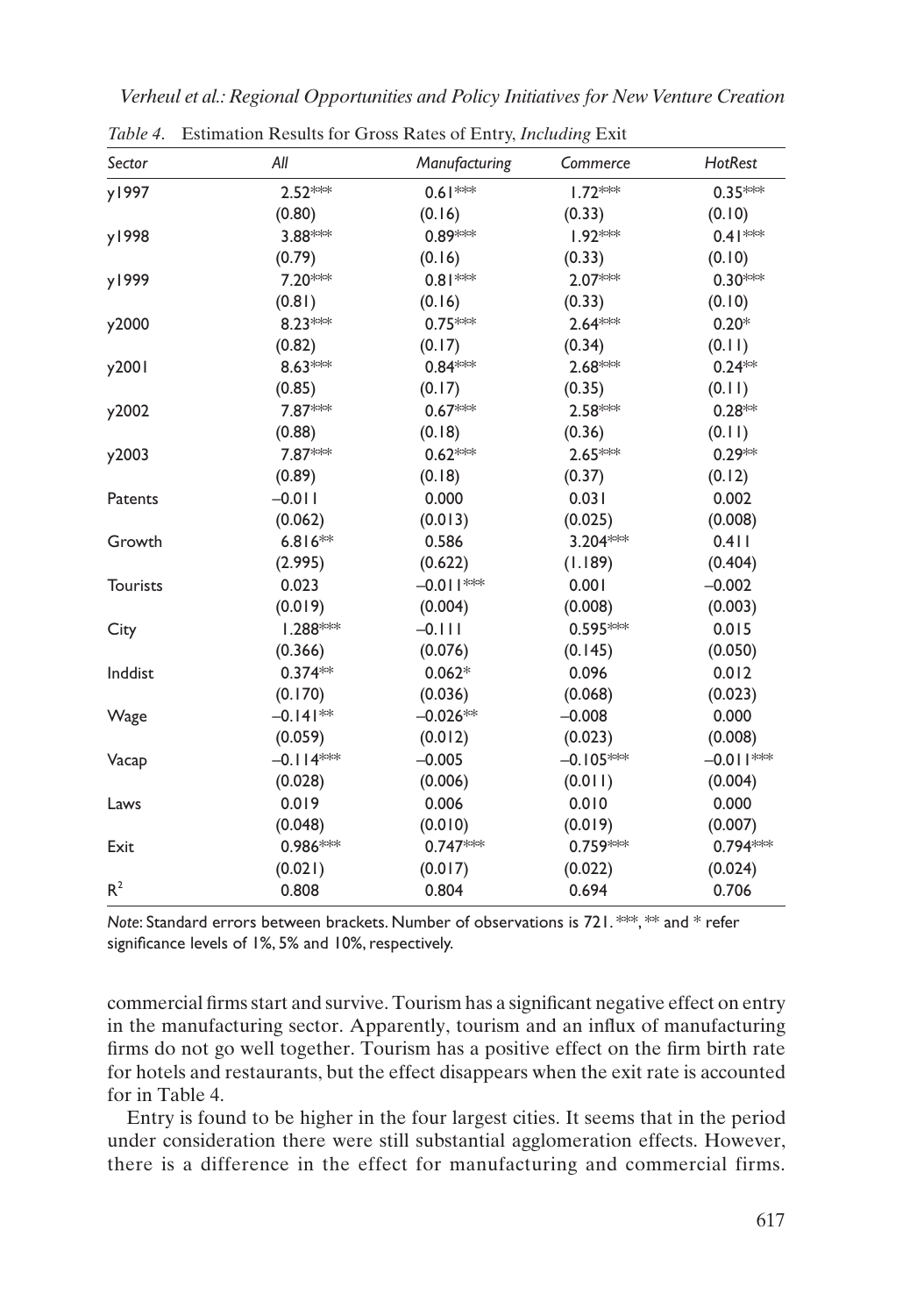For manufacturing the effect is negative, while for retailing and wholesaling it is positive. The space or land that can be used for manufacturing purposes may be quite scarce in the surroundings of the largest cities, thereby forcing these activities to relocate to other regions. Retail and wholesale firms appear to benefit from the presence of a large population.

The presence of industrial districts has a significant positive effect on entry in all industries and in manufacturing, suggesting that these districts are fruitful areas for new and small firms. The wage variable has the expected negative effect on firm entry, indicating that high regional wages discourage entrants. As expected, this mainly holds for the manufacturing sector. For hotels and restaurants wage costs do not play a crucial role as new ventures may be able to benefit from the higher local demand in high-income areas.

The results in Table 3 show that provinces with high labour productivity attract new manufacturing firms. However, this effect disappears in Table 4. Value added per capita does not affect entry in the hotel and restaurant industry and has even a negative effect for the retail and wholesale industry. The latter, counterintuitive, result may be explained by the higher opportunity costs of starting a retail or wholesale venture in areas where labour is highly productive in other sectors.

We find no effect of the regional laws designed to support entrepreneurial activity (in the previous four years) on firm entry. It appears that regional government policy does not play an instrumental role in creating an entrepreneurial culture. It should be noted that we use a simple count of policy initiatives in the previous four years and do not take into account their relative importance. Nevertheless, our results suggest that activity in the entrepreneurship policy arena, leading to the design and implementation of many different measures to stimulate firm entry, does not lead to the desired results.

## **Conclusions**

This article investigates the determinants of new venture creation across industries and locations. The focus is on the way in which regional opportunities have influenced firm entry in 103 Italian provinces between 1997 and 2003. We allow regional opportunities to differ across industries and examine the impact of a range of factors on start-up activity in manufacturing, retailing and wholesaling, and hotels and restaurants. We test for the importance of technological activity, wage costs and industrial districts for start-ups in manufacturing. Our results show that regional wage costs limit entry, while provinces with industrial districts achieve higher startup rates in manufacturing. For the retail and wholesale sector attention is paid, in particular, to city size and regional economic welfare and growth. Our results confirm the expectation that start-up rates in the commercial industry are higher in large cities and in areas that show strong economic progress. For hotels and restaurants we include tourism as an explanatory factor and find that the relative number of tourists significantly influences new firm formation in this industry.

In our analysis we also incorporate a variable measuring the (recent) introduction of laws at the regional level providing fiscal incentives and direct subsidies to entrepreneurs. These laws are aimed at bringing down start-up costs for entrepreneurs who want to enter a particular industry. We do not find a significant effect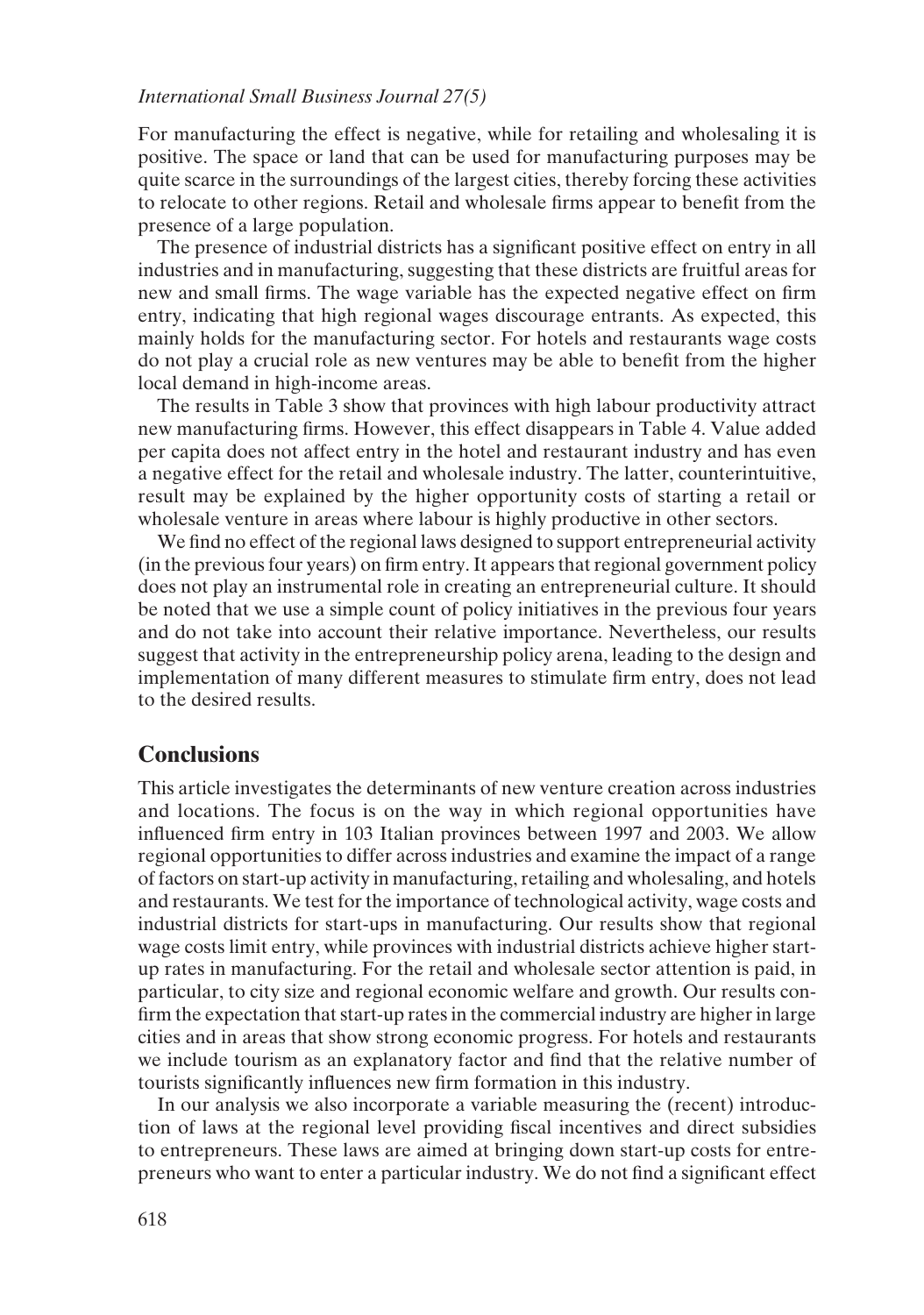of recently introduced laws on firm entry rates for all industries incorporated in our analysis. This suggests that regional governments have a relatively limited role in promoting entrepreneurial activity. Nevertheless, the results indicate that the national Bersani Law of 1998 aimed at deregulation was effective in raising entry rates in the commercial sector in Italy. Apparently, national policy initiatives to achieve deregulation are more successful in stimulating start-up activity than introducing subsidies at the regional level. Furthermore, our results show that the 'traditional' industrial districts provide fertile ground for new manufacturing firms. This warrants further study of the role of industrial districts in stimulating new venture creation in Italy as well as the role of the government in creating an enterprise culture by supporting the development of such districts.

From a policy perspective, this study shows that regional policies targeting entrepreneurship do not necessarily yield positive results. To avoid the waste of limited funding and taxpayer's money, it is important for local governments to carefully consider the objectives of the policies they introduce, and accurately monitor and evaluate the impact of such policies. Note that in this study we use a crude (count) measure of regional policies, which does not capture the full complexity of government policies introduced in the Italian provinces. Nevertheless, it shows that merely introducing some policies to stimulate entrepreneurship may not be sufficient for reaching this goal.

Regions providing ample opportunities for entrepreneurial activity will not only have their own inhabitants starting up new firms, but will also attract (potential) entrepreneurs from other regions. From this perspective investigating the characteristics of the supply of entrepreneurship from within the region can be considered a partial approach at best. Also note that we use a narrow interpretation of start-up costs, as these costs do not capture sunk and location costs which could very well differ across regions. Furthermore, we did not take into account the size of the entrants as there was no information available on this. Finally, one should be careful when applying the results obtained in this study to regions in other countries as Italy has distinct characteristics (e.g. high regulatory burden and regional diversity) when compared to other European countries.

## **Acknowledgement**

Enrico Santarelli acknowledges financial support from MIUR (PRIN 2006, 'Innovation, Entrepreneurship, and Competitiveness of Italian Firms in the High-Tech Industries; protocol #2006132439). Previous versions of this article have been presented at the 6th Annual International Industrial Organization Conference, Marymount University, Arlington (VA, USA), May 2008, and at the 35th Annual Conference of the European Association for Research in Industrial Economics, Toulouse (France), September 2008. We want to thank two anonymous referees for their useful suggestions.

## **Notes**

- 1. We are grateful to Roberta Piergiovanni for collecting these data. For a more elaborate discussion see Piergiovanni et al. (2007).
- 2. Another possible interpretation using equation (1) is that individuals of the labour force in region *j* stay in their region but choose between starting a venture, earning a profit, and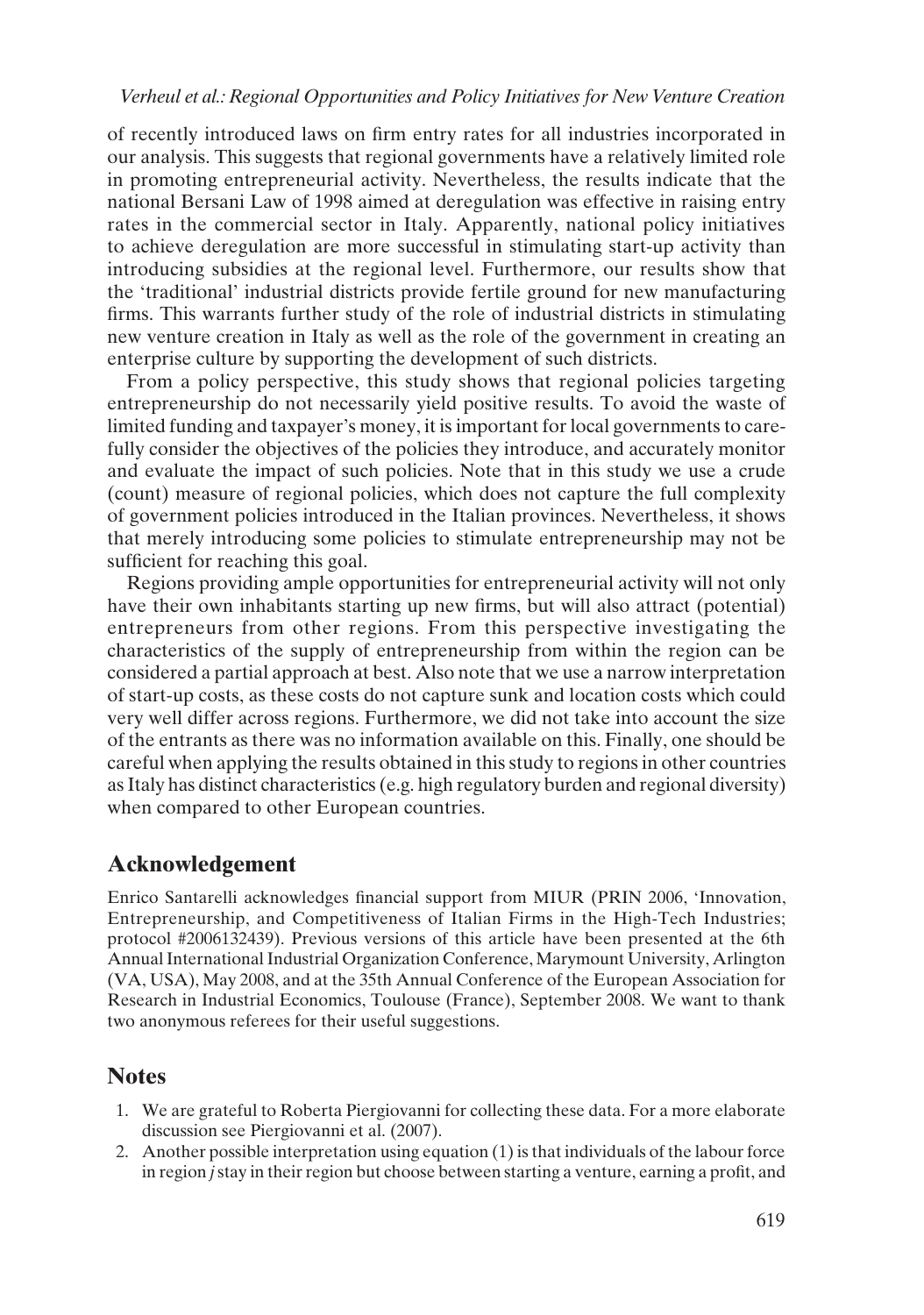remaining employed (or unemployed). This does not alter the rest of our discussion: price and productivity have a positive effect and wage and start-up costs a negative one.

- 3. This definition is consistent with the hypothesis put forward by Fujita and Thisse (2002) who identify the centripetal effect exerted by localized positive externalities as one of the main factors producing the economic landscapes where agglomeration of economic activities is determined.
- 4. This is the case for most industrial policies in the European Union.
- 5. Hoffmann (2007: 162) includes the following policy indicators: tech-transfer regulation, entry barriers, access to foreign markets, loans, venture capital, bankruptcy or exit legislation, fiscal legislation, restart opportunities, entrepreneurship and business education, administrative burden, labour market legislation and indicators of entrepreneurial culture.
- 6. We also examined the results including entry and exit rates relative to the number of incumbent firms (in the previous period). These results are very similar to those including entry and exit rates relative to total labour force.
- 7. Before the introduction of the Bersani Law new retail establishments were required to have a permit from the town council. The Bersani Law abolished this requirement and small outlets now have to hand in a notification. See Carree and Nijkamp (2001) for the estimated effects of a similar deregulation on entry and exit rates in Dutch retailing.
- 8. Studies by Garofoli (1994) and Santarelli and Piergiovanni (1995) found contrasting evidence for this hypothesis.
- 9. Provinces with at least one important 'traditional' (according to the definition used by Unioncamere) industrial district are: Ascoli Piceno (shoes), Arezzo (golden jewelry), Avellino (leather), Bari (footwear), Biella (textiles – wool), Brescia (metal household artefacts and machinery for textile industry), Como (silk), Ferrara (mechanical engineering), Macerata (leather products), Mantova (stockings), Modena (knitwear and biomedical industry and ceramics), Pisa (leather), Pordenone (cutlery)), Prato (textiles), Parma (ham), Pesaro-Urbino (furniture), Pavia (machinery for the footwear industry), Siena (furniture), Treviso (sporting footwear), Vicenza (leather), Verona (furniture) and Viterbo (ceramics). Note that the definition of industrial district used here excludes local systems dominated by 'focal' or leading firms occupying strategic and central positions due to their extensive network of customers and suppliers. For a further specification, see Lazerson and Lorenzoni (1999).
- 10. It is interesting to observe that many of these regional laws targeted young and female entrepreneurs.

# **References**

- Armington, C. and Acs, Z. J. (2002) 'The Determinants of Regional Variation in New Firm Formation', *Regional Studies* 36(1): 33–45.
- Ashcroft, B., Love, J. H. and Malloy, E. (1991) 'New Firm Formation in the British Counties with Special Reference to Scotland', *Regional Studies* 25: 395–409.
- Audretsch, D. B. and Fritsch, M. (1999) 'The Industry Component of Regional New Firm Formation Processes', *Review of Industrial Organization* 15(3): 239–52.
- Audretsch, D. B., Santarelli, E. and Vivarelli, M. (1999) 'Start-up Size and Industrial Dynamics: Some Evidence from Italian Manufacturing', *International Journal of Industrial Organization* 17(7): 965–83.
- Becattini, G. (1990) 'The Marshallian Industrial District as a Socio-economic Notion', in F. Pyke, G. Becattini and D. Sengenberger (eds) *Industrial Districts and Inter-Firm Cooperation in Italy*, pp. 35–71. Geneva: ILO.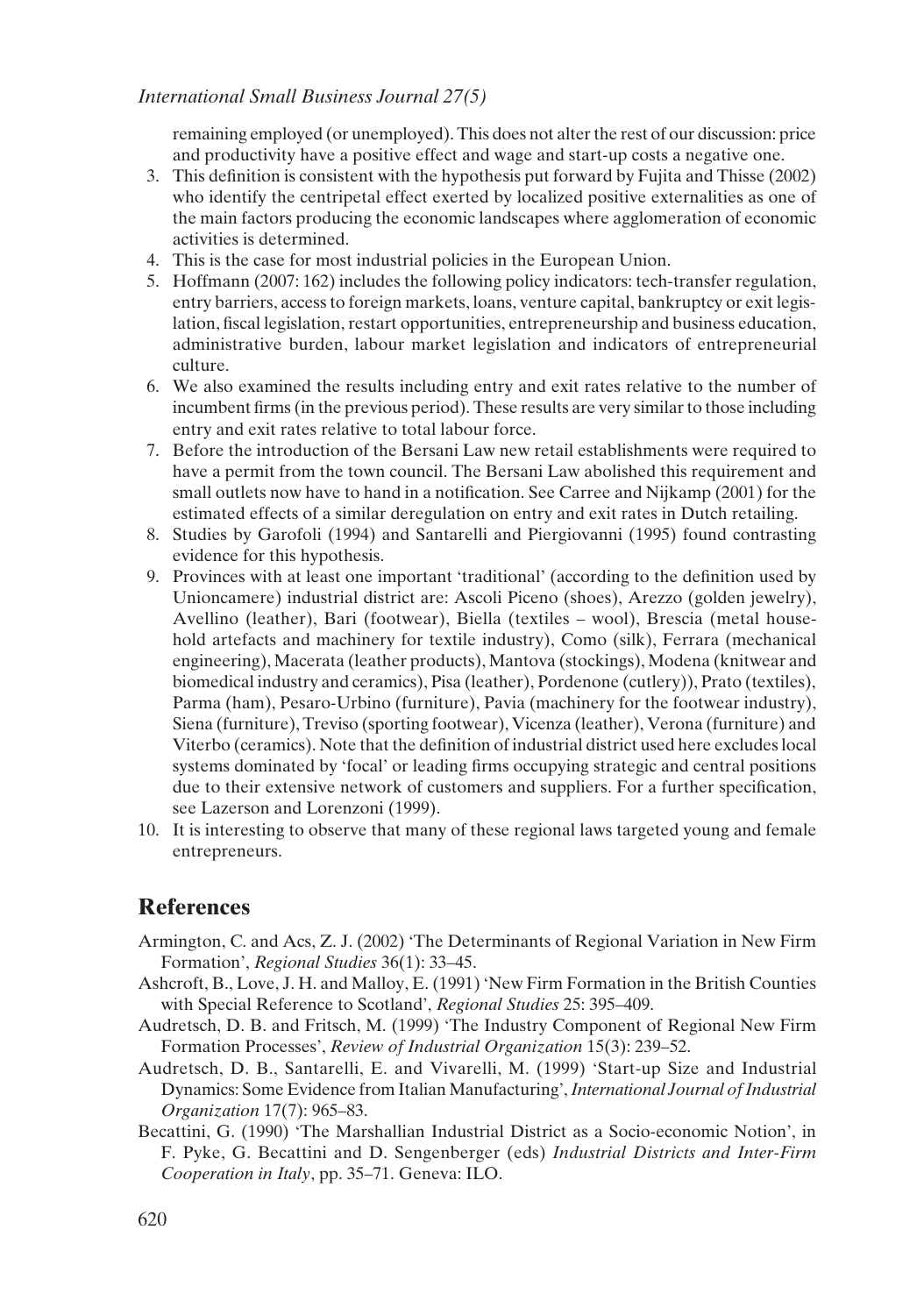- Beesley, M. E. and Hamilton, R. T. (1984) 'Small Firms' Seedbed Role and the Concept of Turbulence', *Journal of Industrial Economics* 33(2): 217–31.
- Birley, S. and Westhead, P. (1992) 'A Comparison of New Firms in Assisted and Non-assisted Areas in Great Britain', *Entrepreneurship and Regional Development* 4(4): 299–338.
- Brusco, S. (1982) 'The Emilian Model: Productive Decentralization and Social Integration', *Cambridge Journal of Economics* 6: 167–84.
- Carree, M. A. (2002) 'Does Unemployment Affect the Number of Establishments?: A Regional Analysis for US States', *Regional Studies* 36(4): 389.
- Carree, M. A. and Nijkamp, J. (2001) 'Deregulation in Retailing: The Dutch Experience', *Journal of Economics and Business* 53(2–3): 225–35.
- Carree, M. A. and Thurik, A. R. (1996) 'Entry and Exit in Retailing: Incentives, Barriers, Displacement and Replacement', *Review of Industrial Organization* 11(2): 155–72.
- Choi, Y. R. and Phan, P. H. (2006) 'The Influences of Economic and Technology Policy on the Dynamics of New Firm Formation', *Small Business Economics* 26(4): 493–503.
- Curran, J. (2000) 'What is Small Business Policy in the UK for?: Evaluation and Assessing Small Business Policies', *International Small Business Journal* 18(3): 36–50.
- European Commission (2002) *Regional Clusters in Europe*, Observatory of European SMEs, No. 3, Brussels: European Commission.
- Feldman, M. P. (2001) 'The Entrepreneurial Event Revisited: Firm Formation in a Regional Context', *Industrial and Corporate Change* 10: 861–91.
- Fonseca, R., Lopez-Garcia, P. and Pissarides, C. A. (2001) 'Entrepreneurship, Start-up Costs and Employment', *European Economic Review* 45(4–6): 692–705.
- Fotopoulos, G. and Louri, H. (2000) 'Location and Survival of New Entry', *Small Business Economics* 14: 311–21.
- Fritsch, M. and Falck, O. (2007) 'New Business Formation by Industry over Space and Time: A Multidimensional Analysis', *Regional Studies* 41(2): 157–72.
- Fujita, M. and Thisse, J. F. (2002) *Economics of Agglomeration: Cities, Industrial Location, and Regional Growth*. Cambridge: Cambridge University Press*.*
- Garofoli, G. (1994) 'New Firm Formation and Regional Development: The Italian Case', *Regional Studies* 28(4): 381–93.
- Geroski, P. A. and Jacquemin, A. (1985) 'Industrial Change, Barriers to Mobility, and European Industrial Policy', *Economic Policy* 1: 169–204.
- Giovannetti, E., Neuhoff, K. and Spagnolo, G. (2007) 'Trust and Virtual Districts: Evidence from the Milan Internet Exchange', *Metroeconomica* 58(2): 436–56.
- Hoffmann, A. N. (2007) 'A Rough Guide to Entrepreneurship Policy', in D. B. Audretsch, I. Grilo and A. R. Thurik (eds) *Handbook of Research on Entrepreneurship Policy*, pp. 140–71. Cheltenham and Northampton: Edward Elgar.
- Kanniainen, V. and Vesala, T. (2005) 'Entrepreneurship and Labor Market Institutions', *Economic Modelling* 22(5): 828–47.
- Lazerson, M. and Lorenzoni, G. (1999) 'Resisting Organizational Inertia: The Evolution of Industrial Districts', *Industrial and Corporate Change* 3(3): 361–77.
- Nicoletti, G. and Scarpetta, S. (2003) 'Regulation, Productivity and Growth: OECD Evidence', *Economic Policy* 18(36): 9–72.
- Nicolleti, G., Scarpetta, S. and Boylaud, O. (2000) 'Summary Indicators of Product Market Regulation with an Extension to Employment Protection Legislation', OECD Economics Department Working Papers No. 226, OECD Publishing.
- Okamuro, H. and Kobayashi, N. (2006) 'The Impact of Regional Factors on the Start-up Ratio in Japan', *Journal of Small Business Management* 44(2): 310–13.
- Parker, S. C. (2004) *The Economics of Self-Employment and Entrepreneurship*. Cambridge: Cambridge University Press.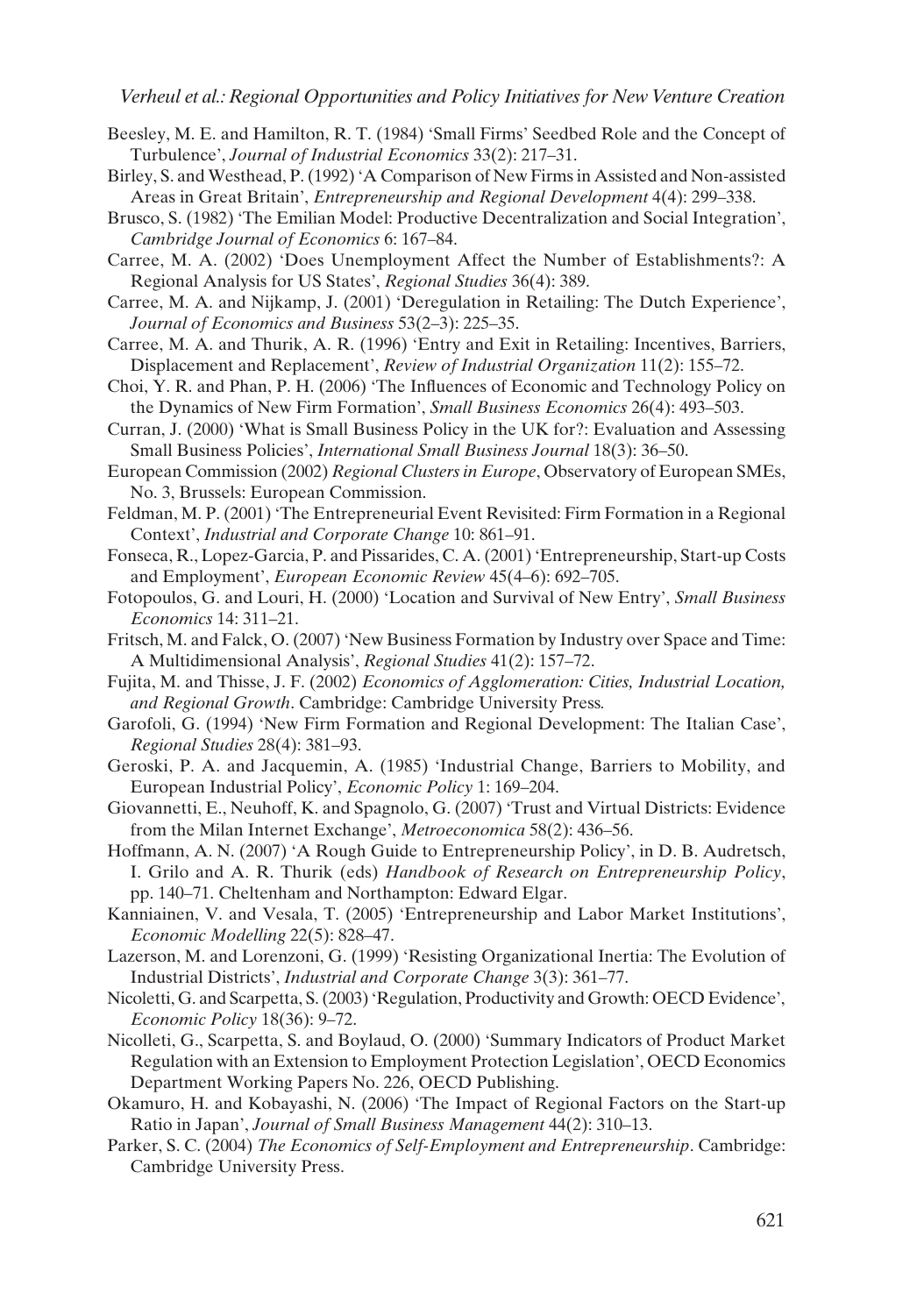- Piergiovanni, R., Carree, M., Santarelli, E. and Verheul, I. (2007) 'Politiche per l'imprenditorialità e Self-employment: Un'analisi Territoriale', *l'Industria* 28(2): 199–219.
- Reilly, W. J. (1931) *The Law of Retail Gravitation*. New York: Knickerbocker Press.
- Reynolds, P., Storey, D. J. and Westhead, P. (1994) 'Cross-national Comparisons of the Variation in New Firm Formation Rates', *Regional Studies* 28(4): 443–56.
- Russo A. P. (2002) 'The "Vicious Circle" of Tourism Development in Heritage Cities', *Annals of Tourism Research* 29(1): 165–82.
- Santarelli, E. (2006) 'Entrepreneurship, Innovation, and the Evolution of Industrial Districts', in E. Santarelli (ed.) *Entrepreneurship, Growth, and Innovation: The Dynamics of Firms and Industries*, pp. 165–82. New York: Springer.
- Santarelli, E. and Piergiovanni, R. (1995) 'The Determinants of Firm Start-up and Entry in Italian Producer Services', *Small Business Economics* 7(3): 221–30.
- Santarelli, E. and Vivarelli, M. (2002) 'Is Subsidizing Entry an Optimal Policy?', *Industrial and Corporate Change* 11(1): 39–52.
- Schivardi, F. and Viviano, E. (2007) 'Entry Barriers in Italian Retail Trade', Banca d'Italia Temi di discussione No. 616, Rome.
- Soubeyran, A. and Thisse, J. F. (1999) 'Learning-by-doing and the Development of Industrial Districts', *Journal of Urban Economics* 45(1): 156–76.
- Storey, D. J. (1990) 'Evaluation of Policies and Measures to Create Local Employment', *Urban Studies* 27(5): 669–84.
- Storey, D. J. (1998) 'Six Steps to Heaven: Evaluating the Impact of Public Policies to Support Small Businesses in Developed Economies', CSME Working Paper 59, Warwick Business School, Small and Medium Sized Enterprise Centre.
- Sutaria, V. and Hicks, D. A. (2004) 'New Firm Formation: Dynamics and Determinants', *Annals of Regional Science* 35(3): 241–62.
- Thompson, W. (1968) 'Internal and External Factors in the Development of Urban Economies', in H. S. Perloff and L. Wingo (eds) *Issues in Urban Economics*, pp. 43–62. Washington, DC: The Johns Hopkins Press for Resources for the Future.
- Unioncamere (2002) *Osservatorio Unioncamere sulla Demografia delle Imprese*. Roma: Unioncamere.

Vernon, R. R. (1960) *Metropolis 1985*. Cambridge, MA: Harvard University Press.

INGRID VERHEUL, PhD Erasmus School of Economics, Erasmus University Rotterdam. Assistant Professor of Entrepreneurship at Rotterdam School of Management, Erasmus University Rotterdam, Centre for Entrepreneurship and New Business Venturing. Research interests: female entrepreneurship, determinants of entrepreneurship, new firm entry and exit, entrepreneurship education. Please address correspondence to: Ingrid Verheul, School of Management Rotterdam, Erasmus University, Centre for Entrepreneurship and New Business Venturing, 3000 DR Rotterdam, The Netherlands. [email: verheul@few.eur.nl]

MARTIN CARREE, PhD Erasmus University Rotterdam, Full Professor of Industrial Organisation at Maastricht University, Department of Organisation and Strategy, School of Business and Economics. Research interests: new firm entry; entrepreneurship and growth; small business economics; competition policy; female entrepreneurship; applied econometrics; innovation. Please address correspondence to: Martin Carree, Maastricht University, Faculty of Economics and Business Administration, P.O. Box 616, 6200 MD Maastricht, The Netherlands. [email: m.carree@maastrichtuniversity.nl]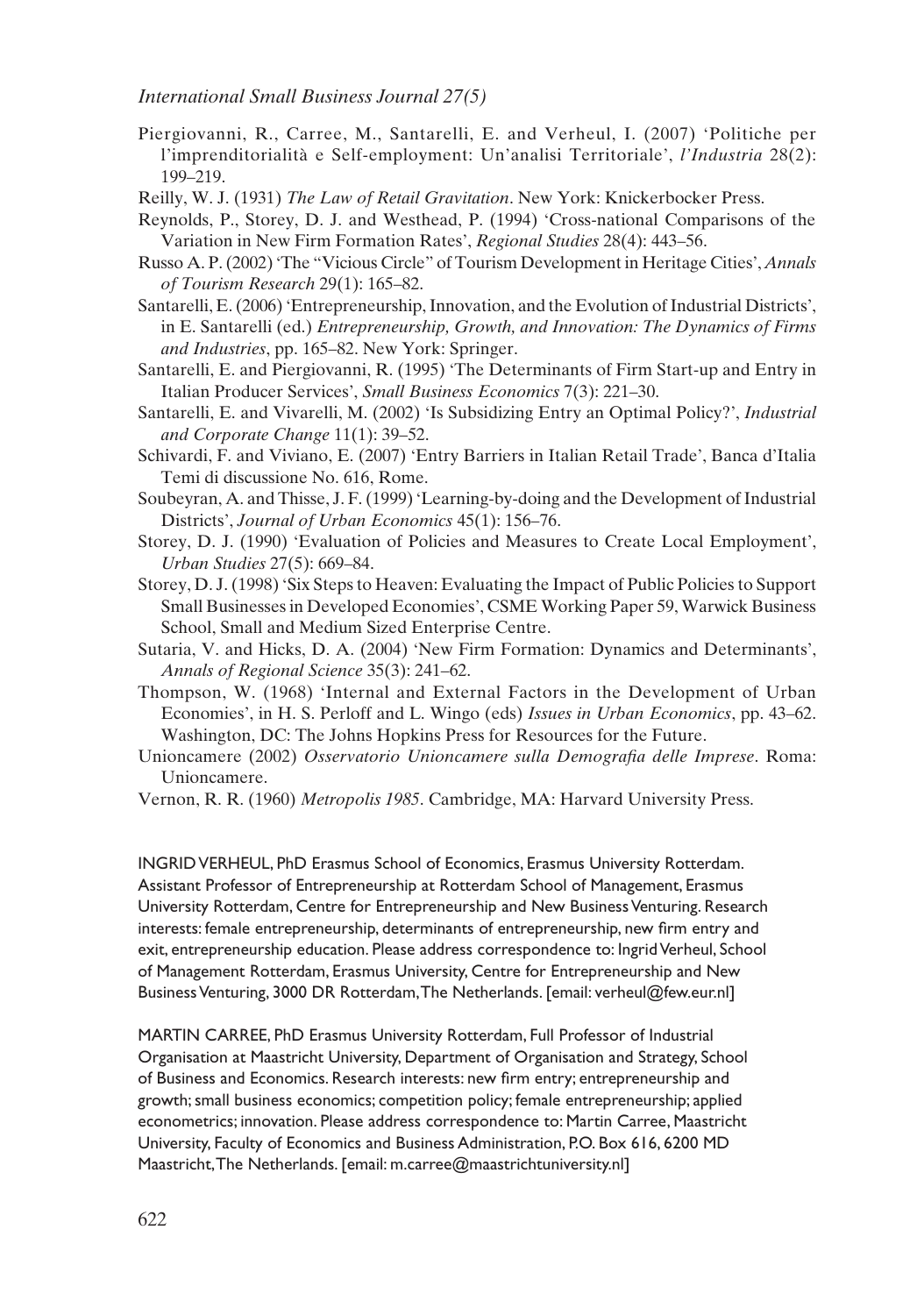ENRICO SANTARELLI, PhD University of Sussex. Full Professor of Economics and Entrepreneurship at University of Bologna, Department of Economics, Faculty of Statistics. Research Professor at the Max Planck Institute of Economics, Jena. Member of the Executive Committee of the European Association for Research in Industrial Economics (EARIE). Research interests: Patent analysis; new-firm entry, growth, and survival; entrepreneurship and growth; regional economics; small business economics; competition policy and antitrust legislation; evaluation of public policies. His most recent book is *Entrepreneurship, Growth, and Innovation: The Dynamics of Firms and Industries* (Springer, 2006). Please address correspondence to: Enrico Santarelli, University of Bologna, Department of Economics, Piazza Scaravilli, 2, I-40126 Bologna, Italy. [email: enrico.santarelli@unibo.it]

# **Possibilités régionales et initiatives stratégiques présidant à la création de nouvelles entreprises**

Ingrid Verheul *Université Erasmus de Rotterdam, Pays-Bas*

Martin Carree *Université de Maastricht, Pays-Bas*

Enrico Santarelli *Université de Bologne, Italie*

Le présent article analyse quels ont été les facteurs déterminants de la création de nouvelles entreprises dans les secteurs et les sites industriels de 103 provinces italiennes, entre 1997 et 2003. Tout en tenant compte des différences que présentent les possibilités régionales dans toutes les industries, nous étudions les conséquences que peuvent avoir un certain nombre de facteurs – dont les initiatives stratégiques – sur la création de nouvelles entreprises dans les domaines de la fabrication, du commerce de détail et de gros, de l'hôtellerie et de la restauration. Les résultats que nous avons obtenus indiquent que les régions dotées de zones industrielles se caractérisent par des taux de démarrage d'entreprises manufacturières plus élevés et que les charges salariales découragent la pénétration dans cette industrie. L'entrée d'entreprises dans les secteurs commerciaux semble être plus encourageante dans les grandes villes et dans les zones à grand progrès économique. En ce qui concerne les hôtels et les restaurants, nous avons remarqué que le tourisme influence favorablement la création de nouvelles entreprises. Nous n'avons pas constaté que les règlementations régionales, récemment introduites, avaient un impact particulier sur la création de nouvelles entreprises en Italie.

 *Mots clés: Provinces italiennes – Initiatives stratégiques – Création d'entreprises*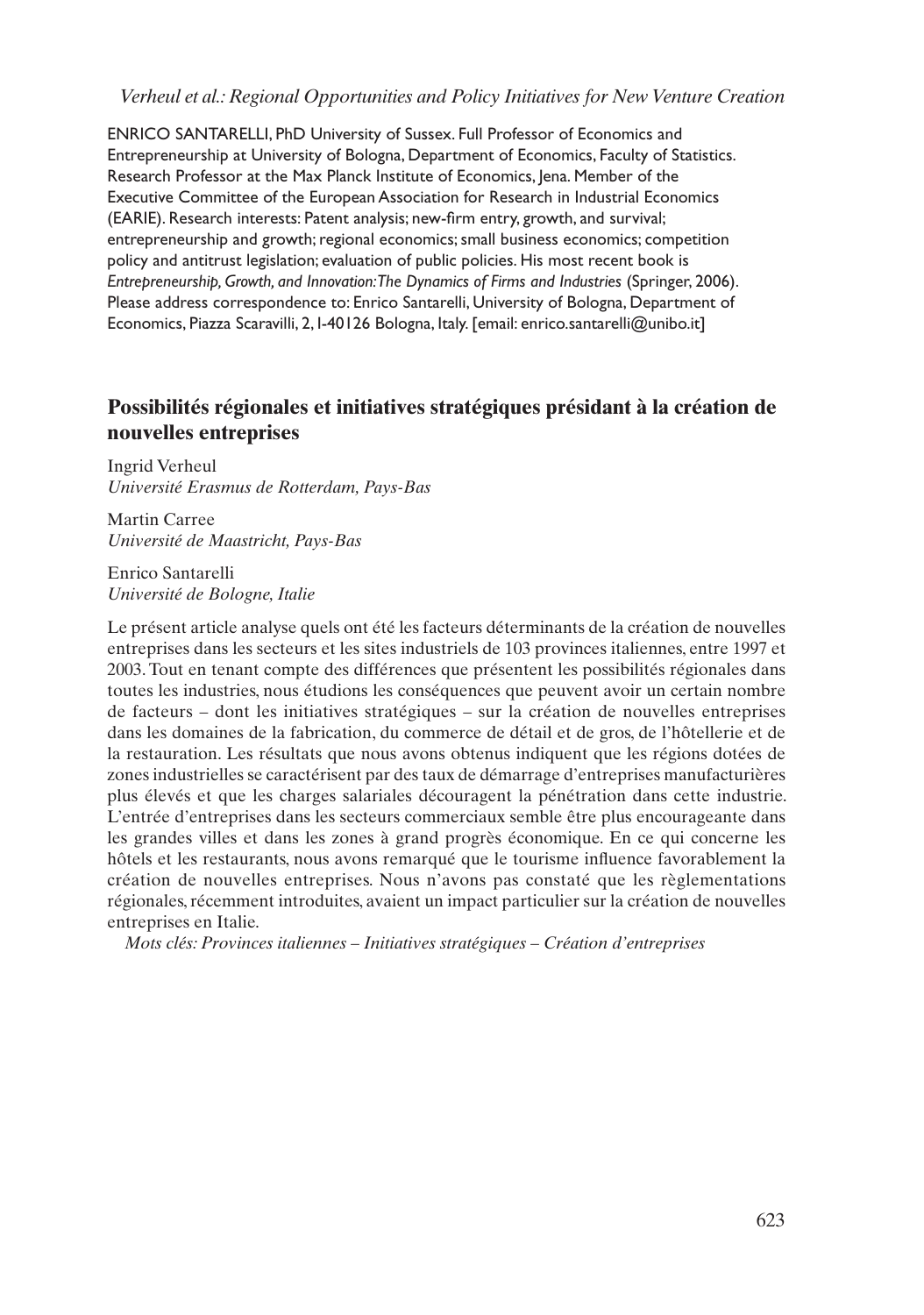# **Oportunidades regionales e iniciativas de política para la creación de empresas**

Ingrid Verheul *Universidad Erasmus de Rotterdam, Países Bajos*

Martin Carree *Universidad de Maastricht, Países Bajos*

Enrico Santarelli *Universidad de Bolonia, Italia*

Este artículo investiga los factores determinantes de la creación de empresas en los sectores y localizaciones industriales de 103 provincias italianas entre 1997 y 2003. Teniendo en cuenta las diferencias de las oportunidades regionales en todas las industrias, investigamos el impacto de una serie de factores entre los que se incluyen las iniciativas de política, sobre la creación de nuevas empresas en la fabricación, el comercio mayorista y minorista, los hoteles y restaurantes. Nuestros resultados indican que las regiones con distritos industriales se caracterizan por un índice más alto de puesta en marcha de empresas fabriles y que los costes salariales impiden la entrada en esta industria. La entrada de empresas en los sectores comerciales parece más alta en las ciudades grandes y en las zonas de gran progreso económico. En cuanto a los hoteles y restaurantes encontramos que el turismo tiene una influencia positiva sobre la creación de nuevas empresas. No encontramos ningún efecto significativo de las leyes regionales recién introducidas para fomentar la creación de nuevas empresas en Italia.

 *Palabras clave: Provincias italianas; iniciativas de política; creación de empresas.*

## **Regionale Chancen und Projektinitiativen für Unternehmensneugründu ngen**

Ingrid Verheul *Erasmus Universität Rotterdam, Niederlande*

Martin Carree *Maastricht Universität, Niederlande*

Enrico Santarelli *Universität Bologna, Italien*

Dieser Artikel untersucht die ausschlaggebenden Faktoren für Unternehmensneugründungen in verschiedenen Industriezweigen und Standorten in 103 italienischen Provinzen zwischen 1997 und 2003. Unter Berücksichtigung der Unterschiede regionaler Möglichkeiten in den verschiedenen Industriezweigen untersuchen wir die Auswirkungen einer Reihe von Faktoren, einschließlich Projektinitiativen zu neuen Firmengründungen in Produktion, Einzelhandel, Großhandel, Hotel- und Gastronomiegewerbe. Unsere Ergebnisse zeigen, dass Regionen mit Industrievierteln durch höhere Neugründungszahlen in der Produktion charakterisiert werden, und dass Lohnkosten vom Eintritt in diesen Industriezweig abschrecken. Unternehmensgründungen im Handel scheinen in größeren Städten und in Gegenden mit starkem wirtschaftlichen Fortschritt zahlreicher zu sein. Im Bereich des Hotel- und Gastronomiegewerbes stellen wir fest, dass Tourismus die Neugründung von Unternehmen positiv beeinflusst. Wir konnten keine erheblichen Auswirkungen der erst kürzlich eingeführten regionalen Gesetze zur Förderung von Unternehmensneugründungen in Italien feststellen.

 *Schlüsselwörter: Italienische Provinzen; Projektinitiativen; Unternehmensgründung*